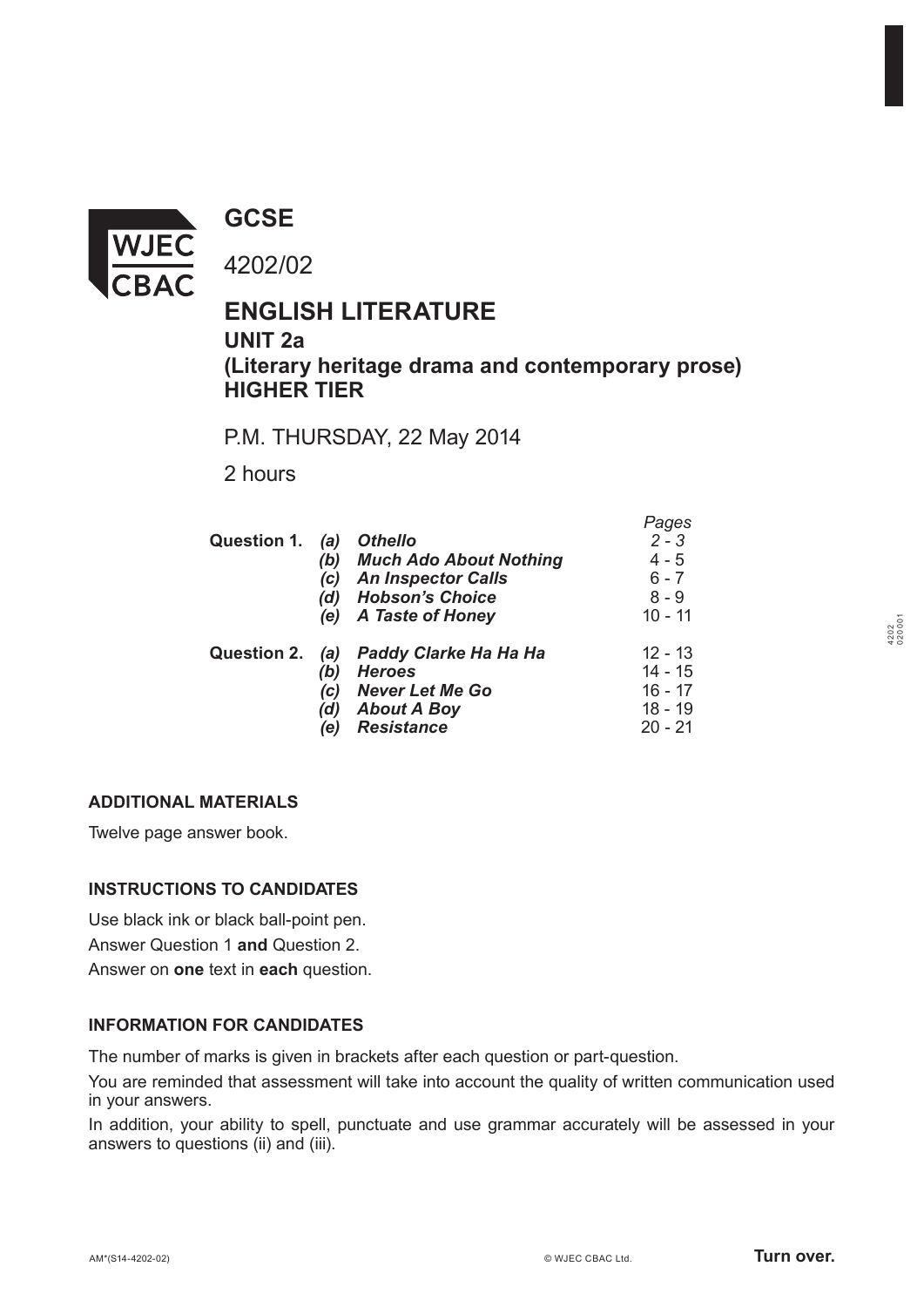#### **QUESTION 1**

#### *Answer questions on* **one** *text.*

#### *(a) Othello*

*Answer part* (i) *and either part* (ii) *or part* (iii)*.*

*You are advised to spend about 20 minutes on part* (i)*, and about 40 minutes on part* (ii) *or part* (iii)*.*

(i) Read the extract on the opposite page. Then answer the following question:

 Look closely at how Desdemona speaks and behaves here. What impressions would an audience receive of her character? [10]

#### **Either,**

(ii) One of the themes of *Othello* is the use and misuse of power. How does Shakespeare present power in the play? present power in the play?

 *Marks for spelling, punctuation and the accurate use of grammar are allocated to this question.*

#### **Or,**

(iii) How is the relationship between Iago and Emilia important to the play as a whole?

 $[20 + 4]$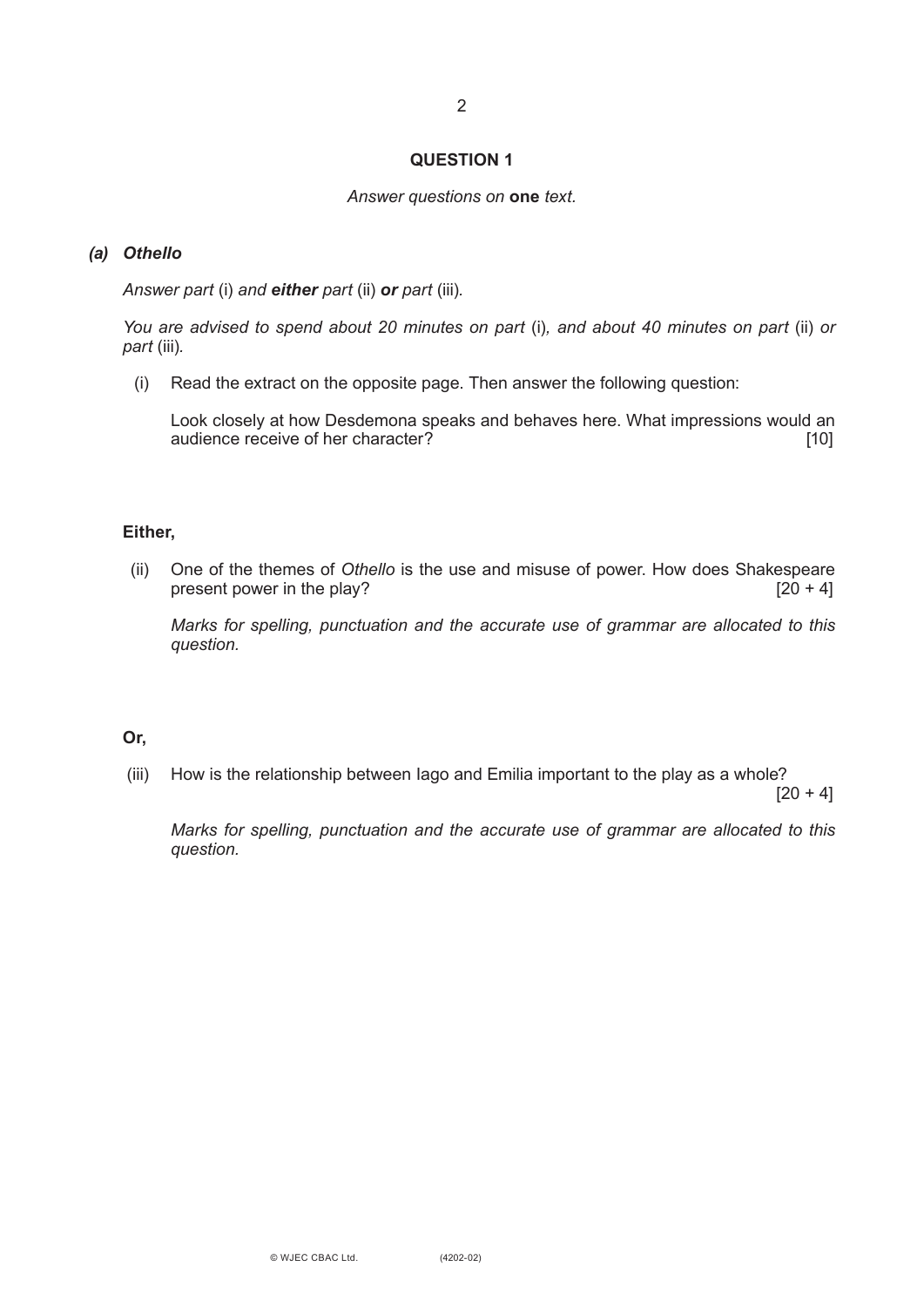|                        | 3                                                                                                                                                                                                                                                                                                                                                                                                                                  |
|------------------------|------------------------------------------------------------------------------------------------------------------------------------------------------------------------------------------------------------------------------------------------------------------------------------------------------------------------------------------------------------------------------------------------------------------------------------|
| DESDEMONA:             | How now, my lord?                                                                                                                                                                                                                                                                                                                                                                                                                  |
|                        | I have been talking with a suitor here,<br>A man that languishes in your displeasure.                                                                                                                                                                                                                                                                                                                                              |
| OTHELLO:               | Who is't you mean?                                                                                                                                                                                                                                                                                                                                                                                                                 |
| DESDEMONA:             | Why, your lieutenant, Cassio. Good my lord,<br>If I have any grace or power to move you,<br>His present reconciliation take.<br>For if he be not one that truly loves you,<br>That errs in ignorance, and not in cunning,                                                                                                                                                                                                          |
|                        | I have no judgment in an honest face.<br>I prithee call him back.                                                                                                                                                                                                                                                                                                                                                                  |
| OTHELLO:               | Went he hence now?                                                                                                                                                                                                                                                                                                                                                                                                                 |
| DESDEMONA:             | Yes, faith – so humbled<br>That he hath left part of his grief with me<br>To suffer with him. Good love, call him back.                                                                                                                                                                                                                                                                                                            |
| OTHELLO:<br>DESDEMONA: | Not now, sweet Desdemona – some other time.<br>But shall't be shortly?                                                                                                                                                                                                                                                                                                                                                             |
| OTHELLO:               | The sooner, sweet, for you.                                                                                                                                                                                                                                                                                                                                                                                                        |
| DESDEMONA:             | Shall't be tonight at supper?                                                                                                                                                                                                                                                                                                                                                                                                      |
| OTHELLO:               | No, not tonight.                                                                                                                                                                                                                                                                                                                                                                                                                   |
| DESDEMONA:             | Tomorrow dinner then?                                                                                                                                                                                                                                                                                                                                                                                                              |
| OTHELLO:               | I shall not dine at home.                                                                                                                                                                                                                                                                                                                                                                                                          |
|                        | I meet the captains at the citadel.                                                                                                                                                                                                                                                                                                                                                                                                |
| DESDEMONA:             | Why then, tomorrow night, or Tuesday morn -<br>On Tuesday noon or night, or Wednesday morn.<br>I prithee name the time, but let it not<br>Exceed three days. In faith, he's penitent.                                                                                                                                                                                                                                              |
|                        | And yet his trespass, in our common reason<br>(Save that they say the wars must make example<br>Out of their best), is not almost a fault<br>T' incur a private check. When shall he come?<br>Tell me, Othello. I wonder in my soul<br>What you would ask me that I should deny,<br>Or stand so mammering on. What! Michael Cassio,<br>That came a-wooing with you, and so many a time,<br>When I have spoke of you dispraisingly, |
|                        | Hath ta'en your part - to have so much to do<br>To bring him in? By'r Lady, I could do much -                                                                                                                                                                                                                                                                                                                                      |
| OTHELLO:               | Prithee no more. Let him come when he will.<br>I will deny thee nothing.                                                                                                                                                                                                                                                                                                                                                           |
| DESDEMONA:             | Why, this is not a boon.                                                                                                                                                                                                                                                                                                                                                                                                           |
|                        | Tis as I should entreat you wear your gloves,<br>Or feed on nourishing dishes, or keep you warm,<br>Or sue to you to do a peculiar profit<br>To your own person. Nay - when I have a suit<br>Wherein I mean to touch your love indeed,<br>It shall be full of poise and difficult weight,<br>And fearful to be granted.                                                                                                            |
| OTHELLO:               | I will deny thee nothing!                                                                                                                                                                                                                                                                                                                                                                                                          |
|                        | Whereon I do beseech thee, grant me this,<br>To leave me but a little to myself.                                                                                                                                                                                                                                                                                                                                                   |
| DESDEMONA:             | Shall I deny you? No. Farewell, my lord.                                                                                                                                                                                                                                                                                                                                                                                           |
|                        |                                                                                                                                                                                                                                                                                                                                                                                                                                    |
|                        | © WJEC CBAC Ltd.<br>$(4202 - 02)$                                                                                                                                                                                                                                                                                                                                                                                                  |

 $(4202 - 02)$ 

**Turn over.**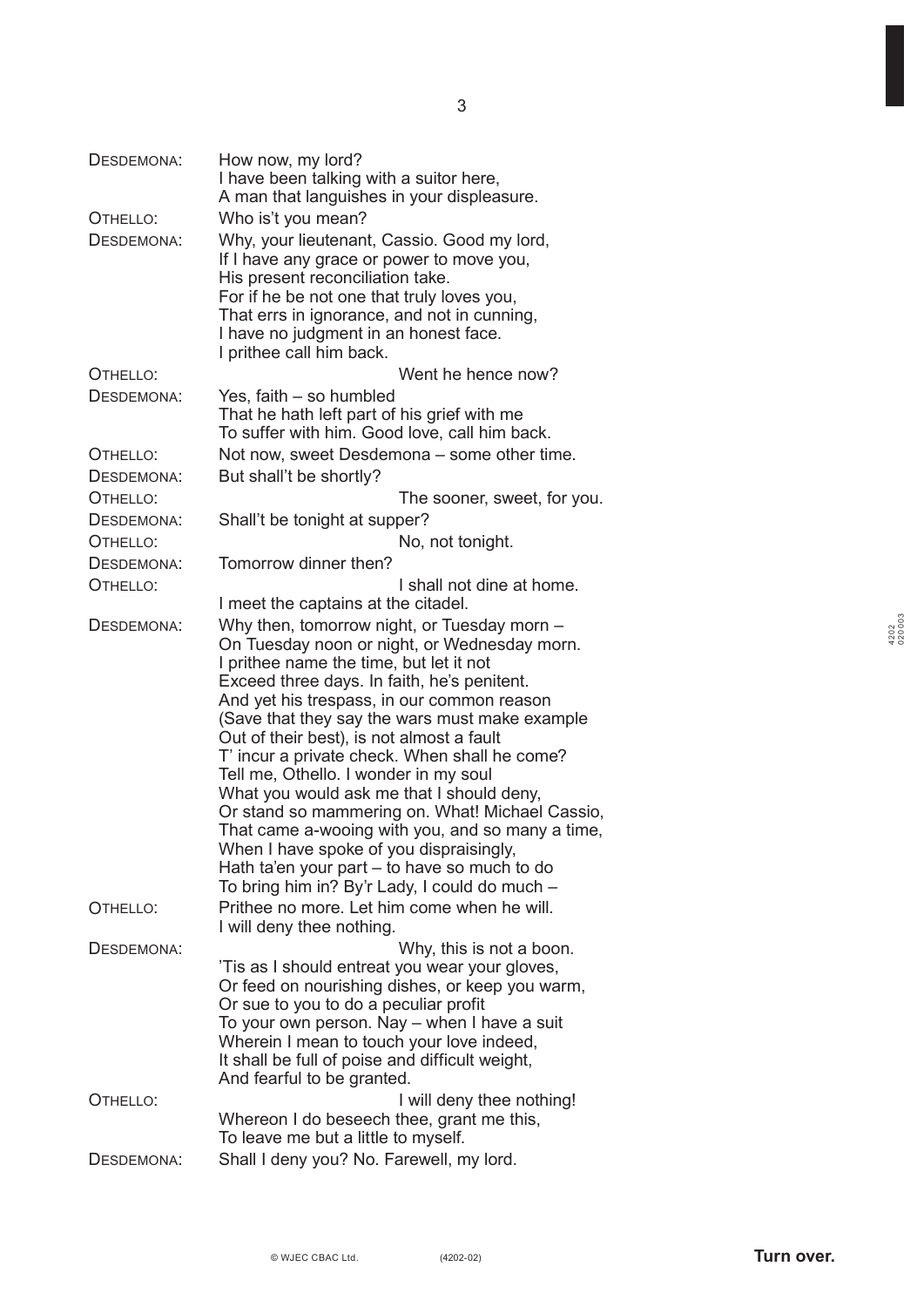#### *(b) Much Ado About Nothing*

*Answer part* (i) *and either part* (ii) *or part* (iii)*.*

*You are advised to spend about 20 minutes on part* (i)*, and about 40 minutes on part* (ii) *or part* (iii)*.*

(i) Read the extract on the opposite page. Then answer the following question:

Look closely at how Don John speaks and behaves here. What impressions would an audience receive of him? audience receive of him?

#### **Either,**

(ii) How does Shakespeare present the theme of love in *Much Ado About Nothing*?

 $[20 + 4]$ 

 *Marks for spelling, punctuation and the accurate use of grammar are allocated to this question.*

# **Or,**

(iii) Hero has been described as 'a sweet and innocent girl who is wronged in love'. What do *you* think of Hero and the way she is presented to an audience? [20 + 4]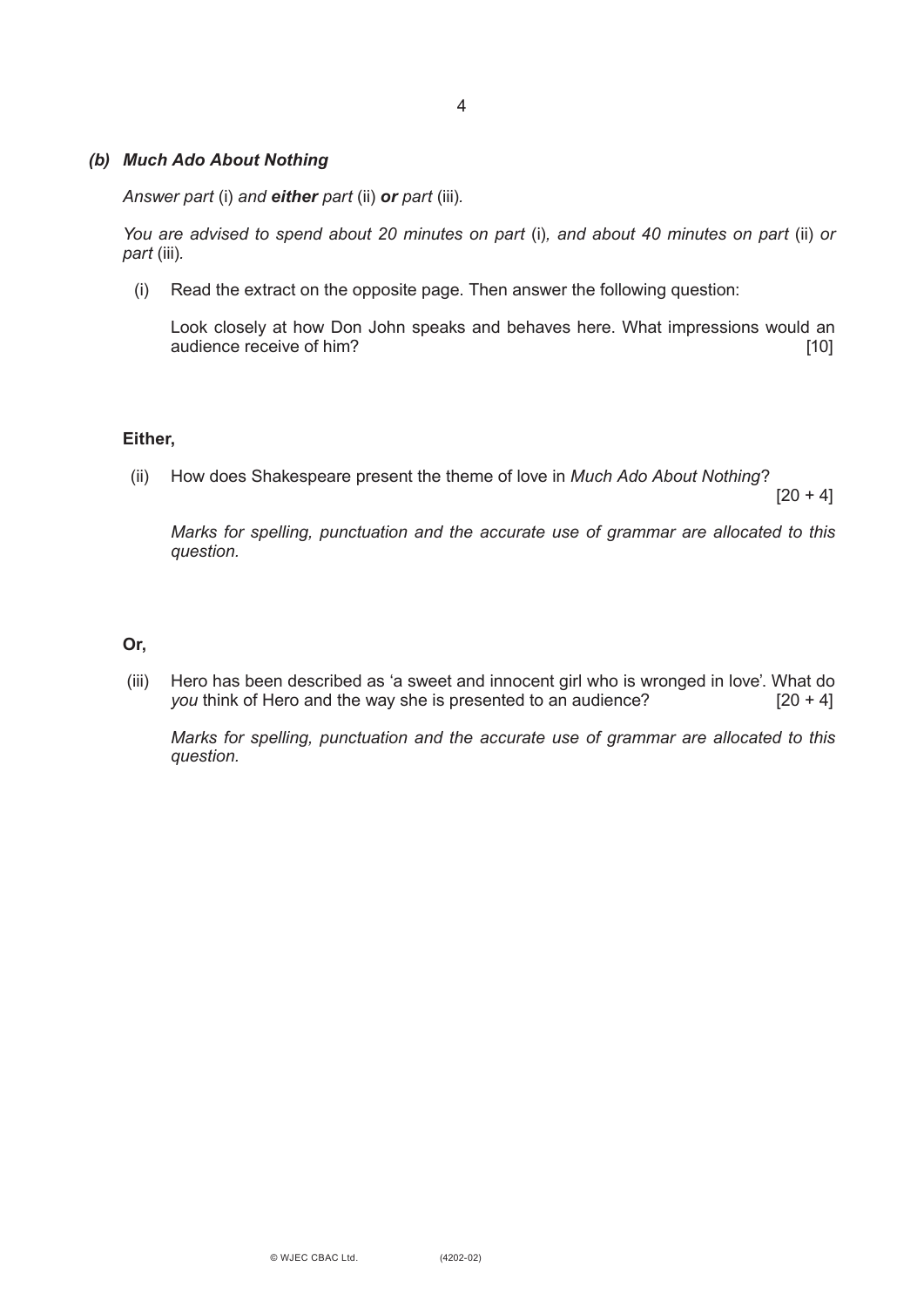| DON JOHN:  | My lord and brother, God save you!                                                                                                                                                                                                                                                                                                                                                         |
|------------|--------------------------------------------------------------------------------------------------------------------------------------------------------------------------------------------------------------------------------------------------------------------------------------------------------------------------------------------------------------------------------------------|
| DON PEDRO: | Good-e'en, brother.                                                                                                                                                                                                                                                                                                                                                                        |
| DON JOHN:  | If your leisure served, I would speak with you.                                                                                                                                                                                                                                                                                                                                            |
| DON PEDRO: | In private?                                                                                                                                                                                                                                                                                                                                                                                |
| DON JOHN:  | If it please you. Yet Count Claudio may hear, for what I would speak of concerns him.                                                                                                                                                                                                                                                                                                      |
| DON PEDRO: | What's the matter?                                                                                                                                                                                                                                                                                                                                                                         |
| DON JOHN:  | (To CLAUDIO) Means your lordship to be married tomorrow?                                                                                                                                                                                                                                                                                                                                   |
| DON PEDRO: | You know he does.                                                                                                                                                                                                                                                                                                                                                                          |
| DON JOHN:  | I know not that, when he knows what I know.                                                                                                                                                                                                                                                                                                                                                |
| CLAUDIO:   | If there be any impediment, I pray you discover it.                                                                                                                                                                                                                                                                                                                                        |
| DON JOHN:  | (To CLAUDIO) You may think I love you not. Let that appear hereafter, and aim better<br>at me by that I now will manifest. For my brother, I think he holds you well, and in<br>dearness of heart hath holp to effect your ensuing marriage - surely suit ill spent,<br>and labour ill bestowed!                                                                                           |
| DON PEDRO: | Why, what's the matter?                                                                                                                                                                                                                                                                                                                                                                    |
| DON JOHN:  | I came hither to tell you – and, circumstances shortened, for she has been too long<br>a talking of, the lady is disloyal.                                                                                                                                                                                                                                                                 |
| CLAUDIO:   | Who? Hero?                                                                                                                                                                                                                                                                                                                                                                                 |
| DON JOHN:  | Even she - Leonato's Hero, your Hero: every man's Hero.                                                                                                                                                                                                                                                                                                                                    |
| CLAUDIO:   | Disloyal?                                                                                                                                                                                                                                                                                                                                                                                  |
| DON JOHN:  | The word is too good to paint out her wickedness. I could say she were worse: think<br>you of a worse title, and I will fit her to it. Wonder not till further warrant. Go but with<br>me tonight, you shall see her chamber-window entered, even the night before her<br>wedding-day. If you love her then, tomorrow wed her. But it would better fit your<br>honour to change your mind. |
| CLAUDIO:   | May this be so?                                                                                                                                                                                                                                                                                                                                                                            |
| DON PEDRO: | I will not think it.                                                                                                                                                                                                                                                                                                                                                                       |
| DON JOHN:  | If you dare not trust that you see, confess not that you know. If you will follow me,<br>I will show you enough. And when you have seen more and heard more, proceed<br>accordingly.                                                                                                                                                                                                       |
| CLAUDIO:   | If I see anything tonight why I should not marry her, tomorrow in the congregation,<br>where I should wed, there will I shame her.                                                                                                                                                                                                                                                         |
| DON PEDRO: | And, as I wooed for thee to obtain her, I will join with thee to disgrace her.                                                                                                                                                                                                                                                                                                             |
| DON JOHN:  | I will disparage her no farther till you are my witnesses. Bear it coldly but till midnight,<br>and let the issue show itself.                                                                                                                                                                                                                                                             |
| DON PEDRO: | O day untowardly turned!                                                                                                                                                                                                                                                                                                                                                                   |
| CLAUDIO:   | O mischief strangely thwarting!                                                                                                                                                                                                                                                                                                                                                            |
| DON JOHN:  | O plague right well prevented! So will you say when you have seen the sequel.                                                                                                                                                                                                                                                                                                              |

*Exeunt*

4202 020005

**Turn over.**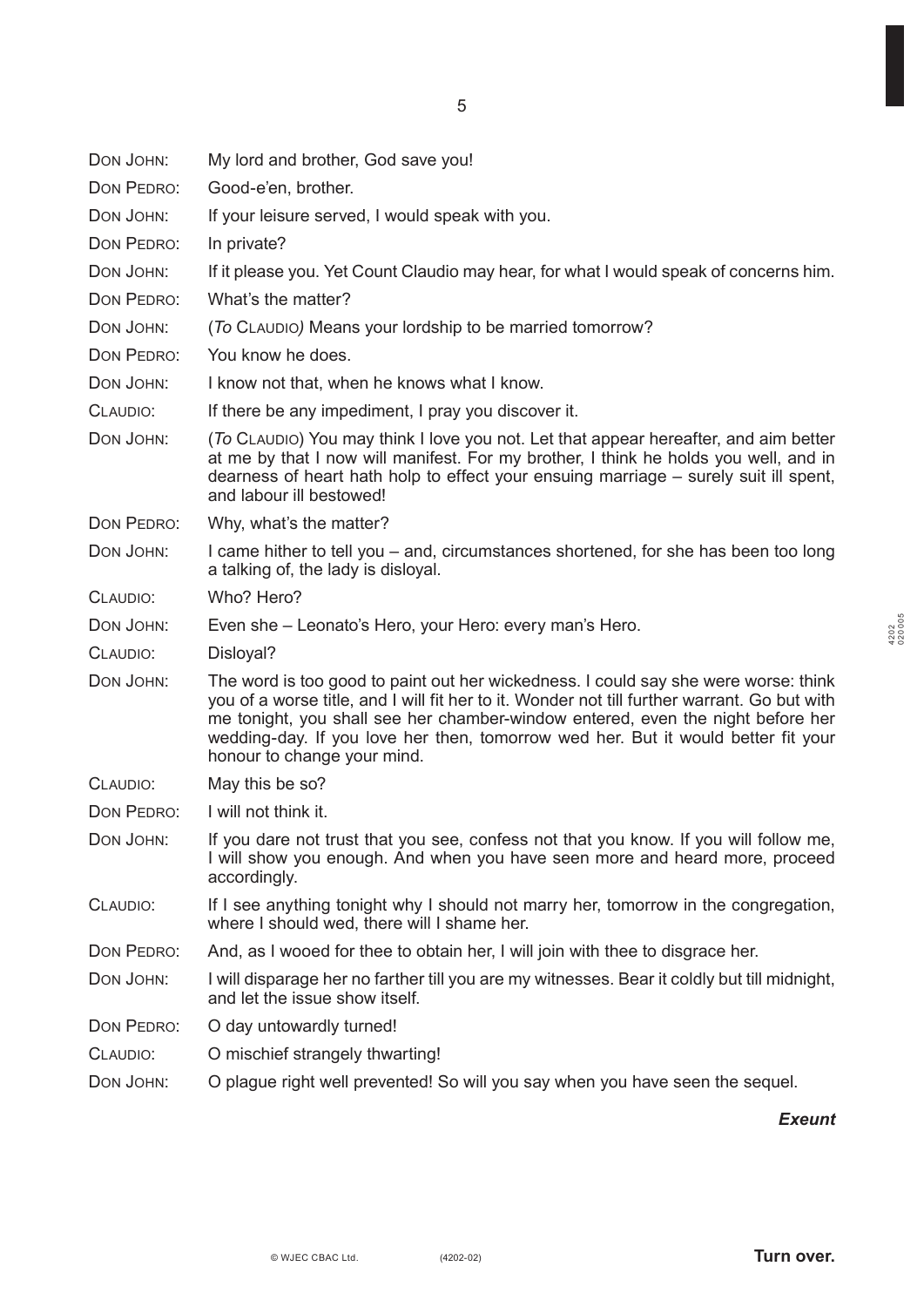#### *(c) An Inspector Calls*

*Answer part* (i) *and either part* (ii) *or part* (iii)*.*

*You are advised to spend about 20 minutes on part* (i)*, and about 40 minutes on part* (ii) *or part* (iii)*.*

(i) Read the extract on the opposite page. Then answer the following question:

With close reference to the extract, show how J.B. Priestley creates mood and atmosphere<br>for an audience here. [10] for an audience here.

#### **Either,**

(ii) *An Inspector Calls* has been described as a play about deception, hypocrisy and lies. How does J.B. Priestley present this in the play? [20 + 4]

 *Marks for spelling, punctuation and the accurate use of grammar are allocated to this question.*

# **Or,**

(iii) Eric and Gerald both had an affair with Eva Smith/Daisy Renton. With which of these two men do you have more sympathy? Give reasons for what you say.  $[20 + 4]$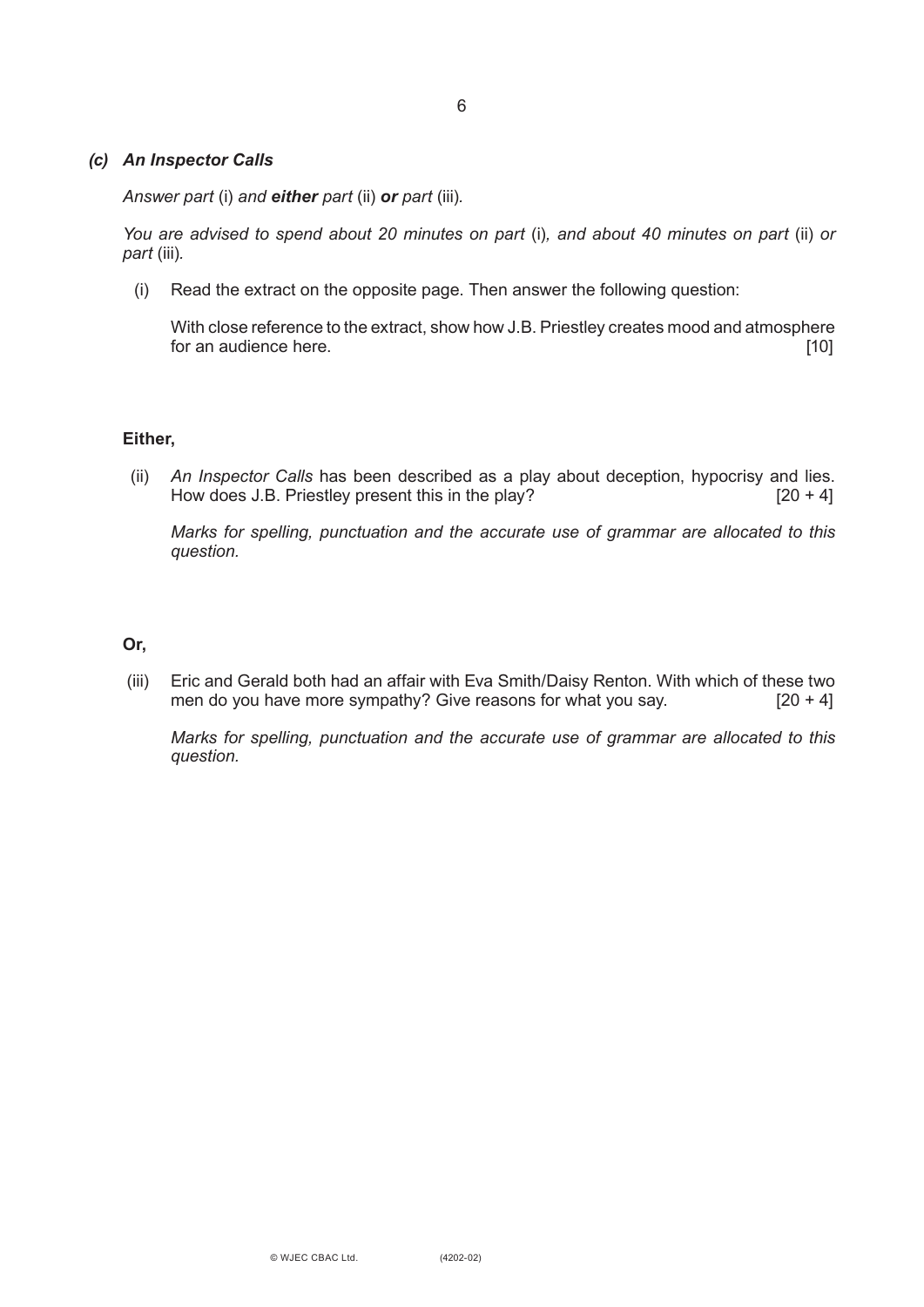INSPECTOR: But just remember this. One Eva Smith has gone – but there are millions and millions and millions of Eva Smiths and John Smiths still left with us, with their lives, their hopes and fears, their suffering and chance of happiness, all intertwined with our lives, and what we think and say and do. We don't live alone. We are members of one body. We are responsible for each other. And I tell you that the time will soon come when, if men will not learn that lesson, then they will be taught it in fire and blood and anguish. Good night. He walks straight out, leaving them staring, subdued and wondering. SHEILA is still

*quietly crying.* MRS BIRLING *has collapsed into a chair.* ERIC *is brooding desperately*. BIRLING, *the only active one, hears the front door slam, moves hesitatingly towards the door, stops, looks gloomily at the other three, then pours himself out a drink, which he hastily swallows*.

- BIRLING: (*angrily to* ERIC) You're the one I blame for this.
- ERIC: I'll bet I am.
- BIRLING: (*angrily*) Yes, and you don't realize yet all you've done. Most of this is bound to come out. There'll be a public scandal.
- ERIC: Well, I don't care now.
- BIRLING: You! You don't seem to care about anything. But I care. I was almost certain for a knighthood in the next Honours List— ERIC *laughs rather hysterically, pointing at him.*
- ERIC: (*laughing*) Oh for God's sake! What does it matter now whether they give you a knighthood or not?
- BIRLING: (*sternly*) It doesn't matter to you. Apparently nothing matters to you. But it may interest you to know that until every penny of that money you stole is repaid, you'll work for nothing. And there's going to be no more of this drinking round the town – and picking up women in the Palace bar—
- MRS BIRLING: (*coming to life*) I should think not. Eric, I'm absolutely ashamed of you.
- ERIC: Well, I don't blame you. But don't forget I'm ashamed of you as well yes both of you.
- BIRLING: (*angrily*) Drop that. There's every excuse for what both your mother and I did it turned out unfortunately, that's all—
- SHEILA: (*scornfully*) *That's all*.
- BIRLING: Well, what have you to say?
- SHEILA: I don't know where to begin.
- BIRLING: Then don't begin. Nobody wants you to.

4202 020007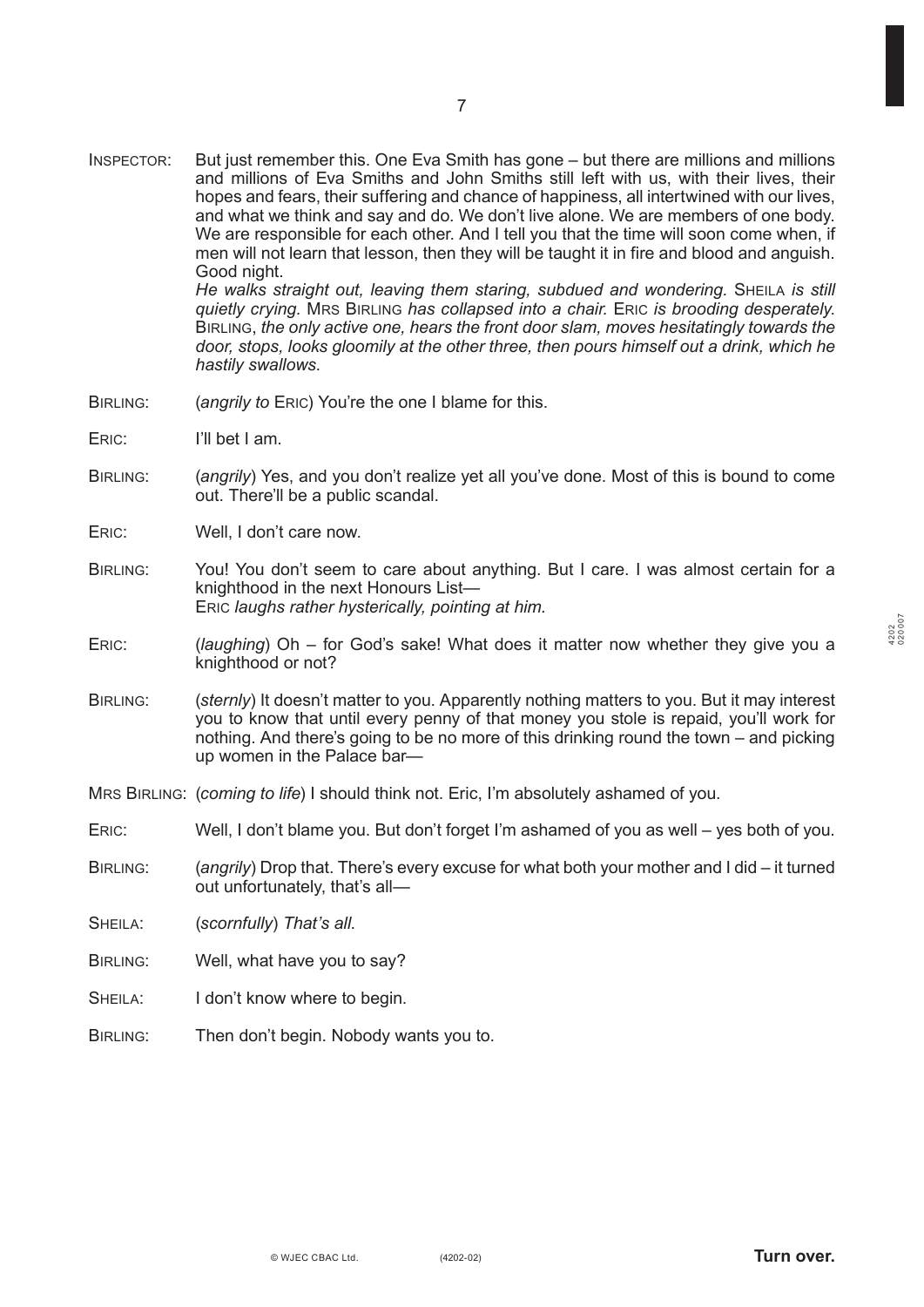#### *(d) Hobson's Choice*

*Answer part* (i) *and either part* (ii) *or part* (iii)*.*

*You are advised to spend about 20 minutes on part* (i)*, and about 40 minutes on part* (ii) *or part* (iii)*.*

(i) Read the extract on the opposite page. Then answer the following question:

 Look closely at how Willie speaks and behaves here. What impressions would an audience receive of his character?

#### **Either,**

(ii) How does Harold Brighouse present the relationship between Hobson and Maggie?

 $[20 + 4]$ 

 *Marks for spelling, punctuation and the accurate use of grammar are allocated to this question.*

# **Or,**

(iii) 'In *Hobson's Choice* we see the social order turned upside down.' Show how Harold Brighouse presents this in the play.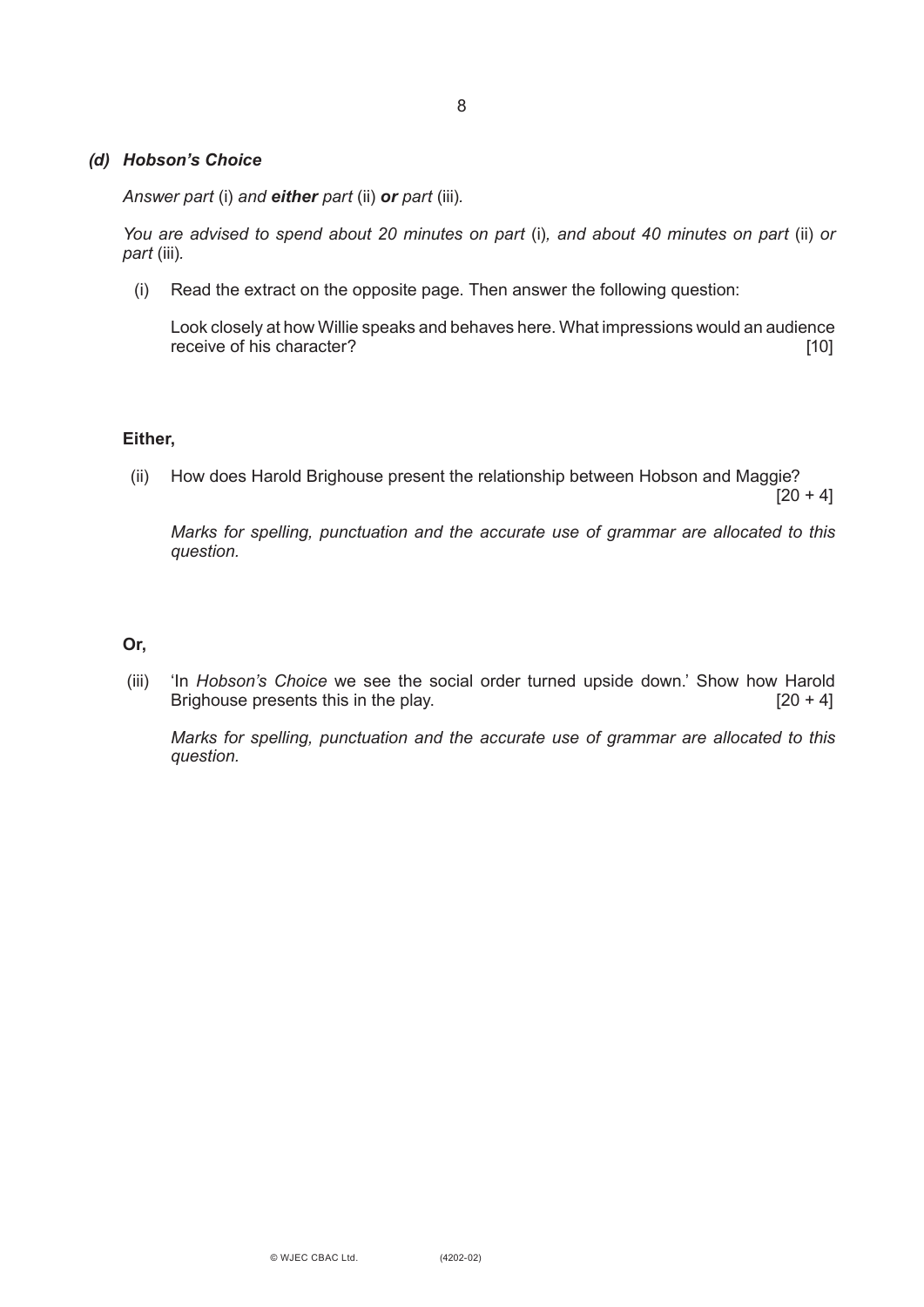- WILLIE: Now, then, Maggie, go and bring your father down and be sharp. I'm busy at my shop, so what they are at his. MAGGIE *takes Will's hat off and puts it on settee, then exits.* It's been a good business in its day, too, has Hobson's. ALICE: What on earth do you mean? It's a good business still. WILLIE: You try to sell it, and you'd learn. Stock and goodwill 'ud fetch about two hundred. VICKEY: Don't talk so foolish, Will. Two hundred for a business like father's! WILLIE: Two hundred as it is. Not as it was in our time, Vickey. ALICE: Do you mean to tell me father isn't rich? WILLIE: If you'd not married into the law you'd know what they think of your father today in trading circles. Vickey ought to know. Her husband's in trade! VICKEY: (*indignantly*): My Fred in trade! WILLIF: Isn't he? VICKEY: He's in the wholesale. That's business, not trade. And the value of father's shop is no affair of yours, Will Mossop. WILLIE: Now I thought maybe it was. If Maggie and me are coming here – VICKEY: You're coming to look after father. WILLIE: Maggie can do that with one hand tied behind her back. I'll look after the business. ALICE: You'll do what's arranged for you. WILLIE: I'll do the arranging, Alice. If we come here, we come here on my terms. VICKEY: They'll be fair terms. WILLIE: I'll see they're fair to me and Maggie. ALICE: Will Mossop, do you know who you're talking to? WILLIE: Aye. My wife's young sisters. Times have changed a bit since you used to order me about this shop, haven't they, Alice? ALICE: Yes, I'm Mrs Albert Prosser now. WILLIE: So you are, to outsiders. And you'd be surprised the number of people that call me Mr Mossop now. We do get on in the world, don't we? VICKEY: Some folks get on too fast. WILLIE: It's a matter of opinion. I know Maggie and me gave both of you a big leg up when we arranged your marriage portions, but I dunno that we're grudging you the sudden lift you got. *Enter* HOBSON *and* MAGGIE. WILLIE: Good morning, father. I'm sorry to hear you're not so well. HOBSON: I'm a changed man, Will. (*He comes down and sits on armchair.*) WILLIE: There used to be room for improvement. HOBSON: What! (*He starts up.*) MAGGIE: Sit down, father.
- WILLIE: Aye. Don't let us be too long about this. You've kept me waiting now a good while and my time's valuable. I'm busy at my shop.

4202<br>020009 020009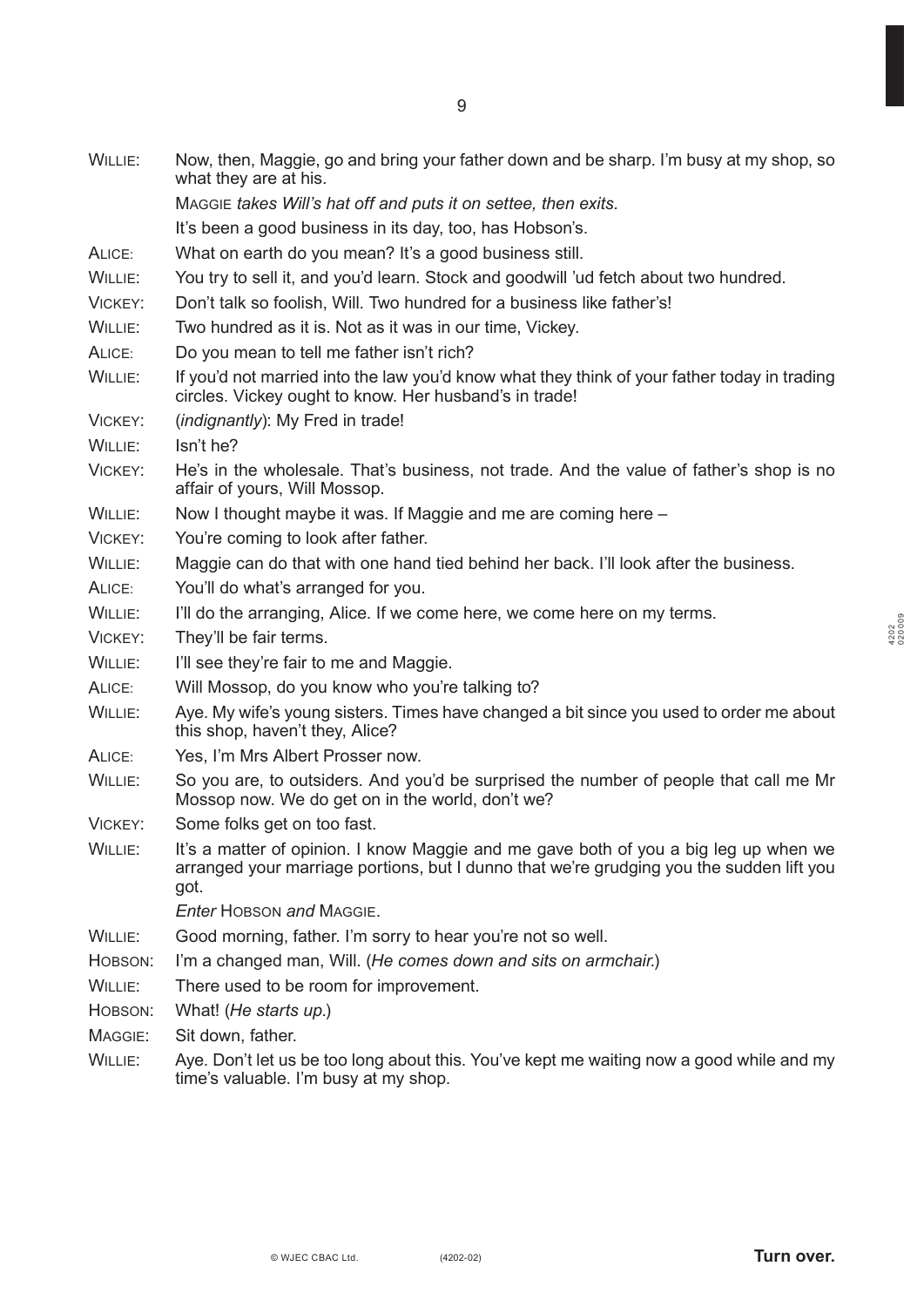#### *(e) A Taste of Honey*

*Answer part* (i) *and either part* (ii) *or part* (iii)*.*

*You are advised to spend about 20 minutes on part* (i)*, and about 40 minutes on part* (ii) *or part* (iii)*.*

(i) Read the extract on the opposite page. Then answer the following question:

Look closely at how Jo speaks and behaves here. What does it reveal to an audience about her character at this point in the play? about her character at this point in the play?

#### **Either,**

(ii) A review of the play said, 'the final message is of the human spirit's capacity for survival'. Show how Shelagh Delaney presents this message in *A Taste of Honey*. [20 + 4]

 *Marks for spelling, punctuation and the accurate use of grammar are allocated to this question.*

#### **Or,**

(iii) What do you think of Helen and the way she is presented in *A Taste of Honey*? [20 + 4]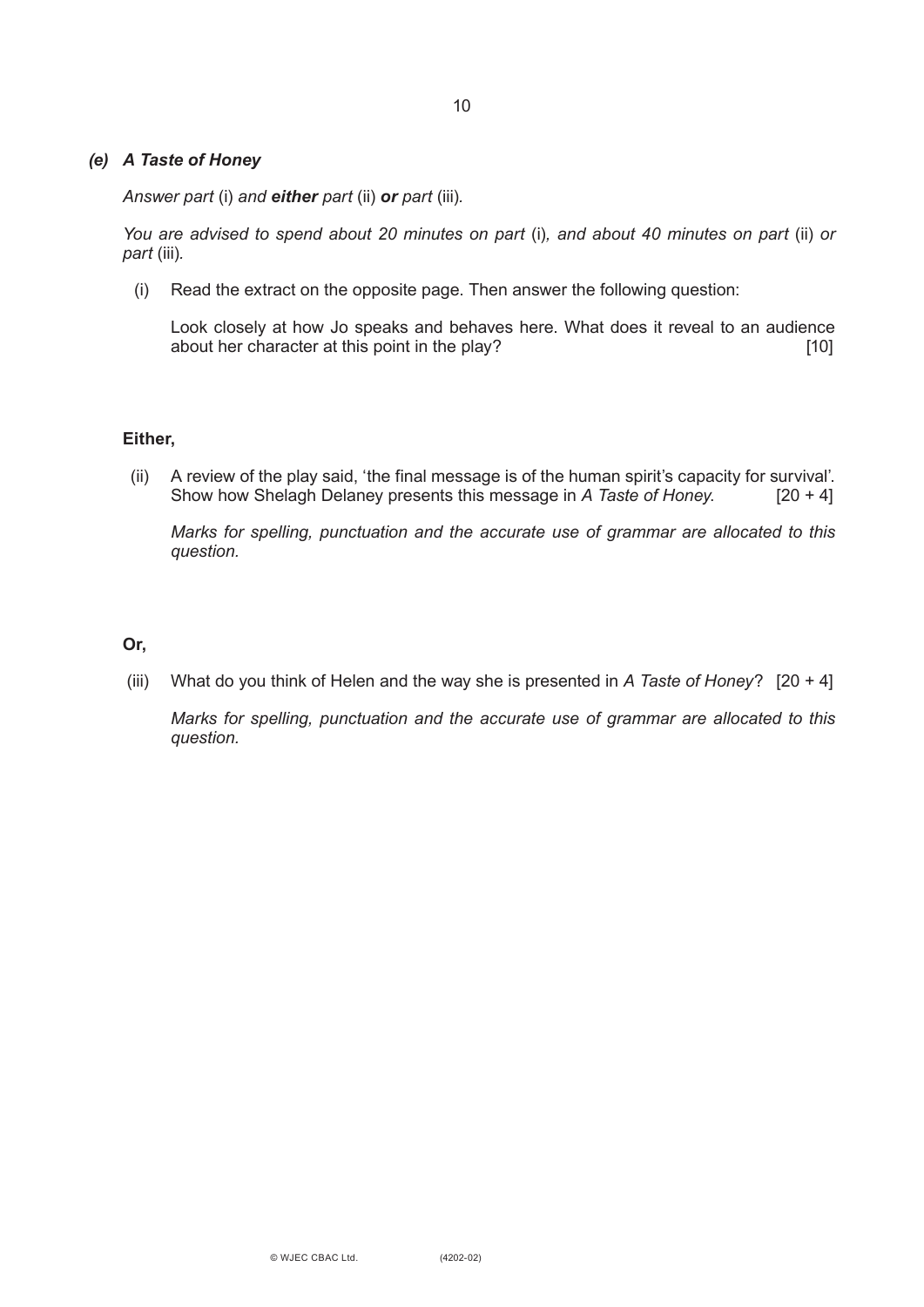- JO: God! It's hot.
- GEOF: I know it's hot.
- JO: I'm so restless.
- GEOF: Oh, stop prowling about.
- JO: This place stinks. [*Goes over to the door. Children are heard singing in the street.*] That river, it's the colour of lead. Look at that washing, it's dirty, and look at those filthy children.
- GEOF: It's not their fault.
- JO: It's their parents' fault. There's a little boy over there and his hair, honestly, it's walking away. And his ears. Oh! He's a real mess! He never goes to school. He just sits on that front doorstep all day. I think he's a bit deficient.

[*The children's voices die away. A tugboat hoots*.]

His mother ought not to be allowed.

- GEOF: Who?
- JO: His mother. Think of all the harm she does, having children.
- GEOF: Sit down and read a book, Jo.
- JO: I can't.
- GEOF: Be quiet then. You're getting on my nerves. [*Suddenly she yells and whirls across the room*.]
- JO: Whee! Come on rain. Come on storm. It kicked me, Geof. It kicked me!
- GEOF: What?
- JO: It kicked me. [GEOF *runs to her and puts his head on her belly*.]
- GEOF: Will it do it again?
- JO: It shows it's alive anyway. Come on, baby, let's see what big sister's making for us.
- GEOF: Put it down.
- JO: What a pretty little dress.
- GEOF: It's got to wear something. You can't just wrap it up in a bundle of newspaper.
- JO: And dump it on a doorstep. How did Geoffrey find out the measurements?
- GEOF: Babies are born to the same size more or less.
- JO: Oh, no, they're not. Some are thin scrappy things and others are huge and covered in rolls of fat.
- GEOF: Shut up, Jo, it sounds revolting.
- JO: They are revolting. I hate babies.

4202<br>020011 020011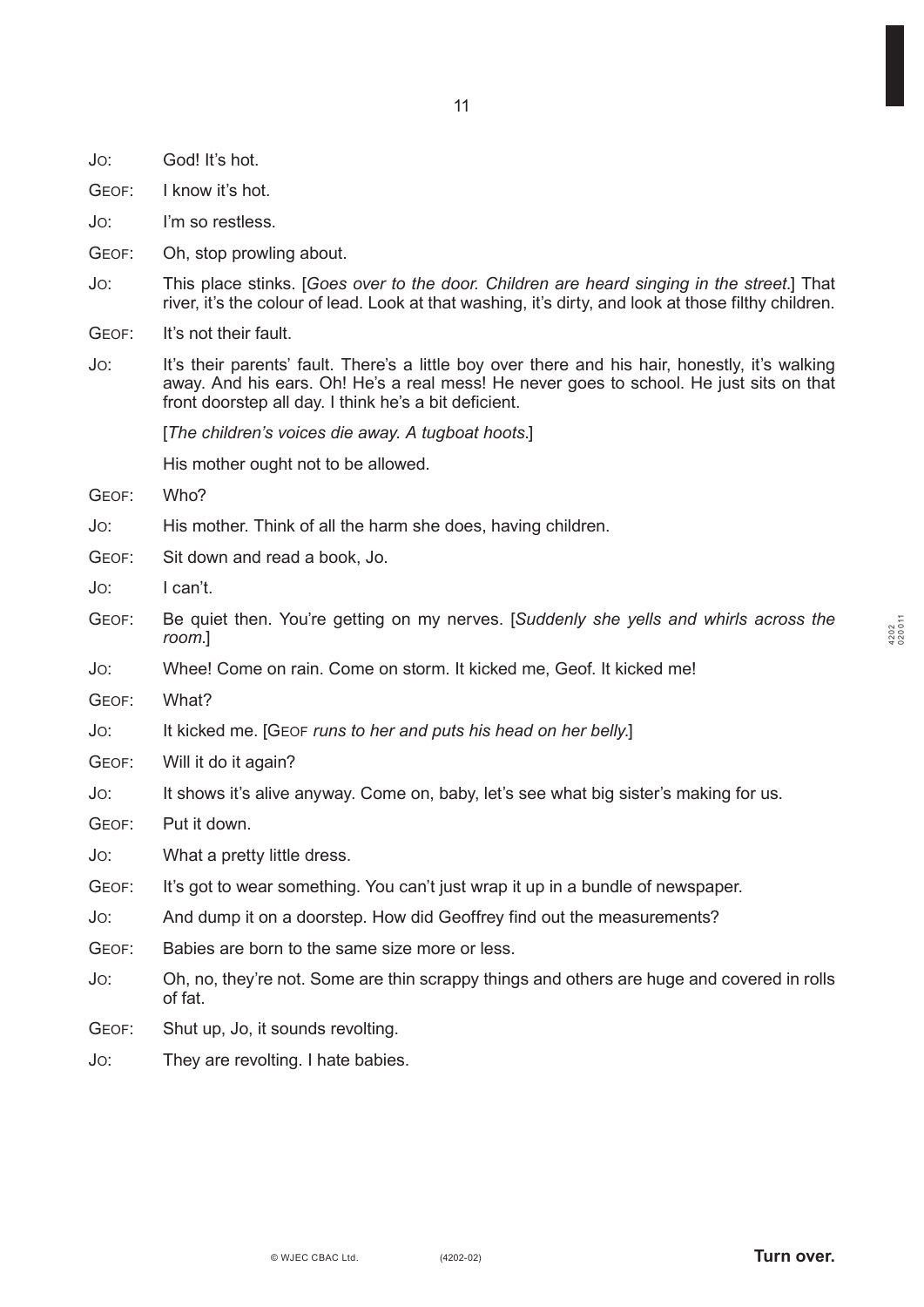#### **QUESTION 2**

*Answer questions on* **one** *text.*

#### *(a) Paddy Clarke Ha Ha Ha*

*Answer part* (i) *and either part* (ii) *or part* (iii)*.*

*You are advised to spend about 20 minutes on part* (i)*, and about 40 minutes on part* (ii) *or part* (iii)*.*

(i) Read the extract on the opposite page. Then answer the following question:

 With close reference to the extract, show how Roddy Doyle creates mood and atmosphere here. [10]

#### **Either,**

(ii) How does Roddy Doyle present children's friendships in *Paddy Clarke Ha Ha Ha*?

 $[20 + 4]$ 

 *Marks for spelling, punctuation and the accurate use of grammar are allocated to this question.*

# **Or,**

(iii) How does Roddy Doyle create sympathy for the character of Paddy in the novel?

 $[20 + 4]$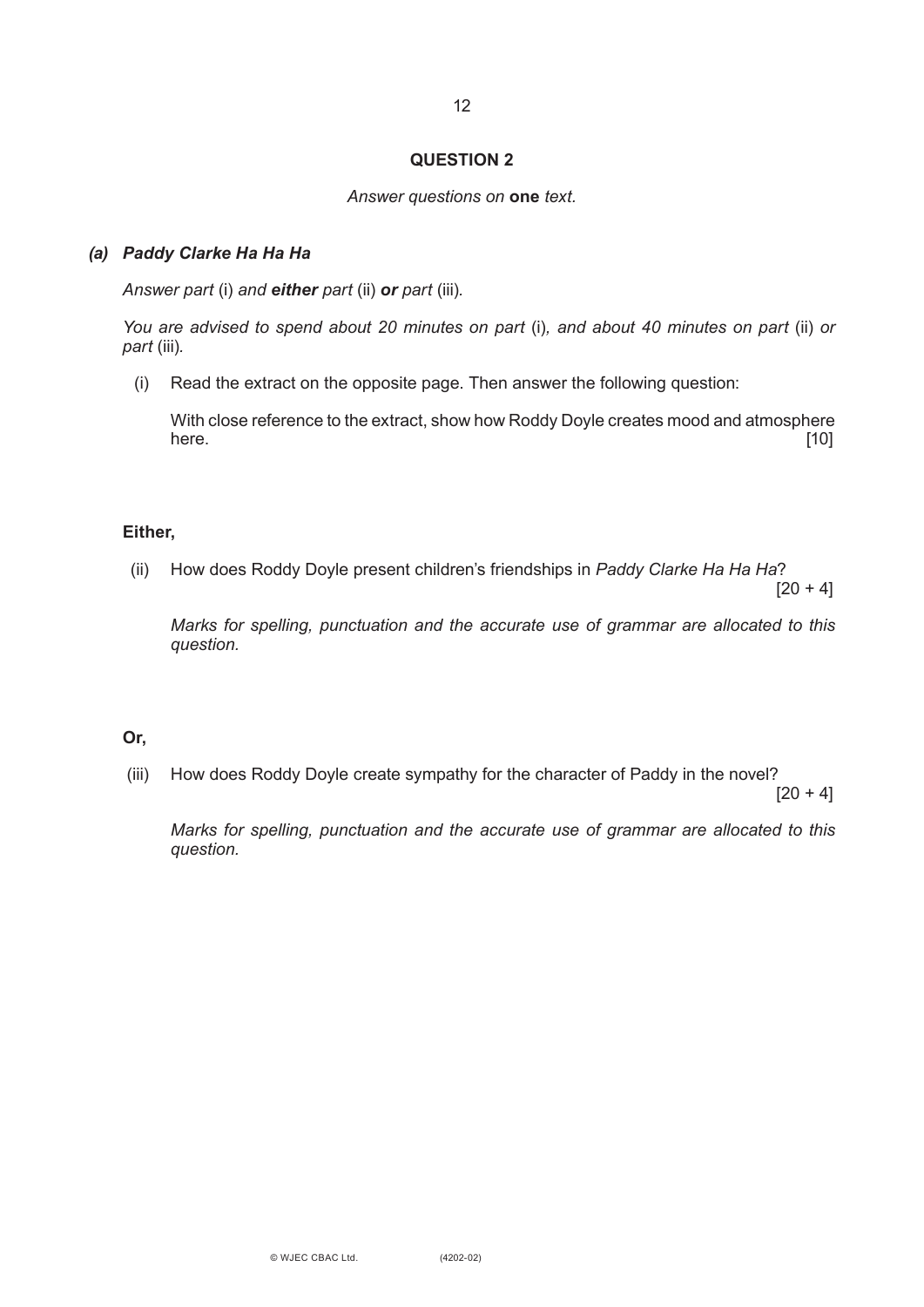I listened on the landing. It was silent. I brushed my teeth before I went into our room. I hadn't brushed them the proper way in a while. I looked at my da's razor but I didn't take the blade out. The bed was cold but the blankets were heavy on me; I liked that.

I listened.

Sinbad wasn't asleep; there wasn't a big enough gap between the in and the out breathing. I didn't say anything. I checked again, listened: he definitely wasn't sleeping. I listened further – I'd left the door a bit open. There was still no talking from downstairs. If there was none before we heard The News music there'd be no fighting at all. I still said nothing. Somewhere in the minute I'd been in bed, while I'd been listening, my eyes had learned how to see in the dark; the curtains, the corners, George Best, Sinbad's bed, Sinbad.

—Francis?

—Leave me alone.

—They're not fighting tonight.

Nothing.

—Francis?

—Patrick.

He was jeering me, the way he'd said it.

—Pah-trick.

I couldn't think of anything.

—Pahh-twick. I felt like he'd caught me doing something, like I was falling into trouble, but I didn't know what. I wanted to go to the toilet. I couldn't get out of the bed.

—Pahhh –

It was like he'd become me and I was him. I was going to wet the bed.

—twick.

I didn't.

I got the blankets off.

He'd found out; he'd found out. I'd wanted him to talk because I was scared. Pretending to be protecting him, I'd wanted him close to me, to share, to listen together; to stop it or run away. He knew: I was frightened and lonely, more than he was.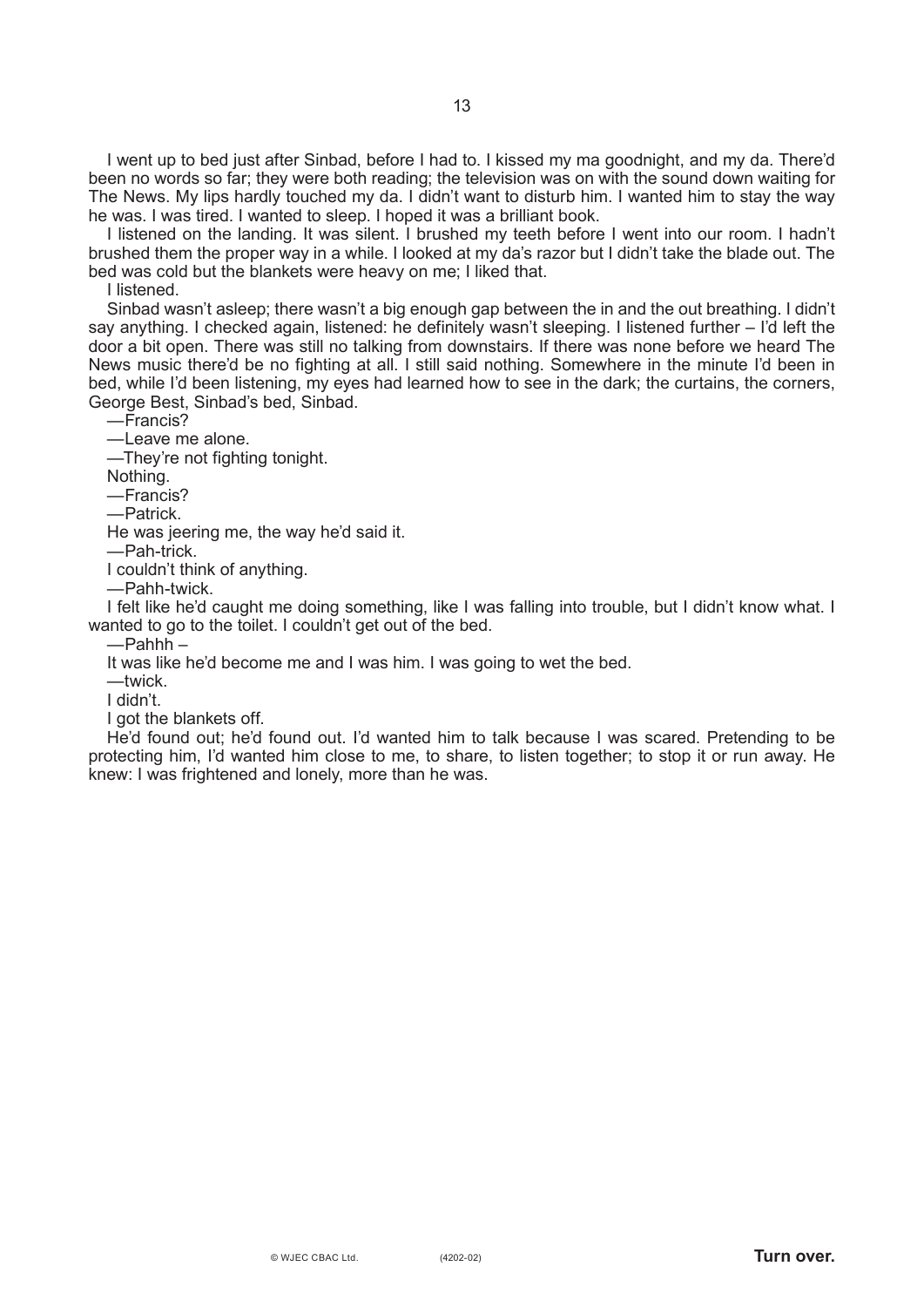#### *(b) Heroes*

*Answer part* (i) *and either part* (ii) *or part* (iii)*.*

*You are advised to spend about 20 minutes on part* (i)*, and about 40 minutes on part* (ii) *or part* (iii)*.*

(i) Read the extract on the opposite page. Then answer the following question:

 With close reference to the extract, show how Robert Cormier creates mood and atmosphere here. [10]

#### **Either,**

(ii) What do you think about Larry LaSalle and the way he is presented in the novel?

 $[20 + 4]$ 

 *Marks for spelling, punctuation and the accurate use of grammar are allocated to this question.*

# **Or,**

(iii) To what extent do you find the ending of *Heroes* a satisfying conclusion to the novel?  $[20 + 4]$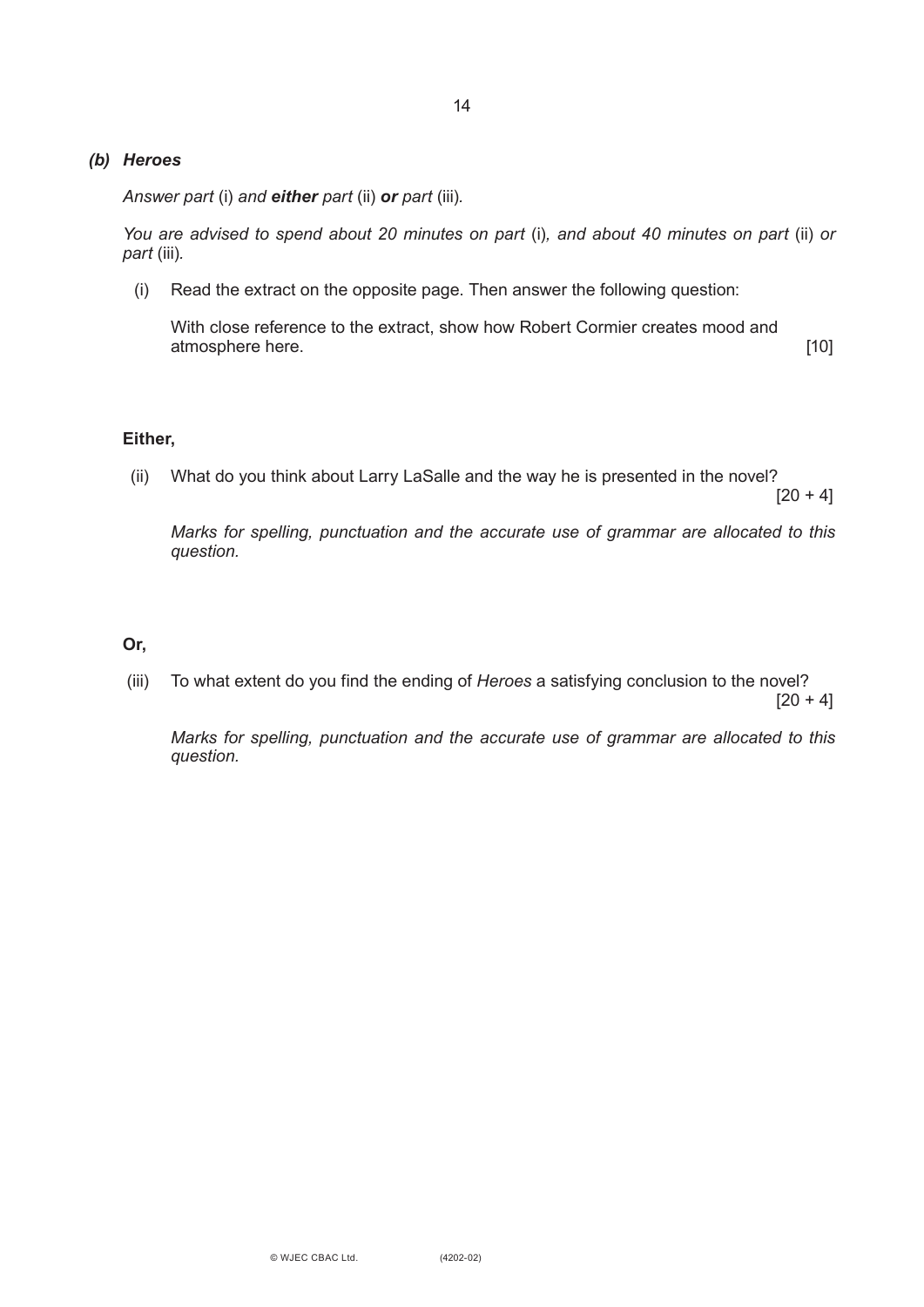The game began.

My serve:

Paddle met ball. I didn't try for speed or spin, merely wanted to place the ball in proper position, without risk, and then play my defensive game. My heartbeat was steady, my body poised for action. The ball came back to me. I returned. Came again and again I returned. Larry LaSalle's return was placed perfectly, at the edge of the table, almost impossible for me to reach but somehow I reached it, returned it, throwing him off balance. My point. Next point his, then mine again. Then his.

We were half-way through the game, the score standing at 13–12, my serve, when I realized that he was letting me win, was guiding the game with such skill that no one but me realized what he was doing. He cleverly missed my returns by what seemed like a thousandth of an inch, feigning frustration, and placed his returns in seemingly impossible spots, but within my reach.

The noise of the crowd receded, diminished to a hush, broken only by the plopping of the ball on the table, the soft clunk of the ball on the rubber dimples of our paddles. A giant sigh rose from the crowd when an impressive point was made. I dared not take my eyes away from the game to look at Nicole.

Two games were being played at the same time, the sharp, take-no-prisoners game the hushed audience was observing and the subtle tender game in which Larry LaSalle was letting me win.

Finally, the score stood at 20 – 19. My favour. One point away from victory. I resisted meeting Larry LaSalle's eyes. It was still his serve. Crouching, waiting, I finally looked at him, saw his narrowed eyes. They were suddenly inscrutable, mysterious. A shudder made me tremble, as I realized that he could easily win the next two points and take the championship away from me. He could win it so easily and so humiliatingly that the crowd – Nicole – would know instantly that he had been toying with me all along.

The perfect serve came my way but my return was perfect. We entered a see-saw cycle, hit and return, repeating endlessly, near-misses and lunging stabs, until finally the ball came to my side, a breath-taking shot that veered to the table's edge, causing the crowd to gasp, although he and I knew that it was within my reach. His final gift to me. Lunging, I returned the ball to the only place it could go, impossible for him to return.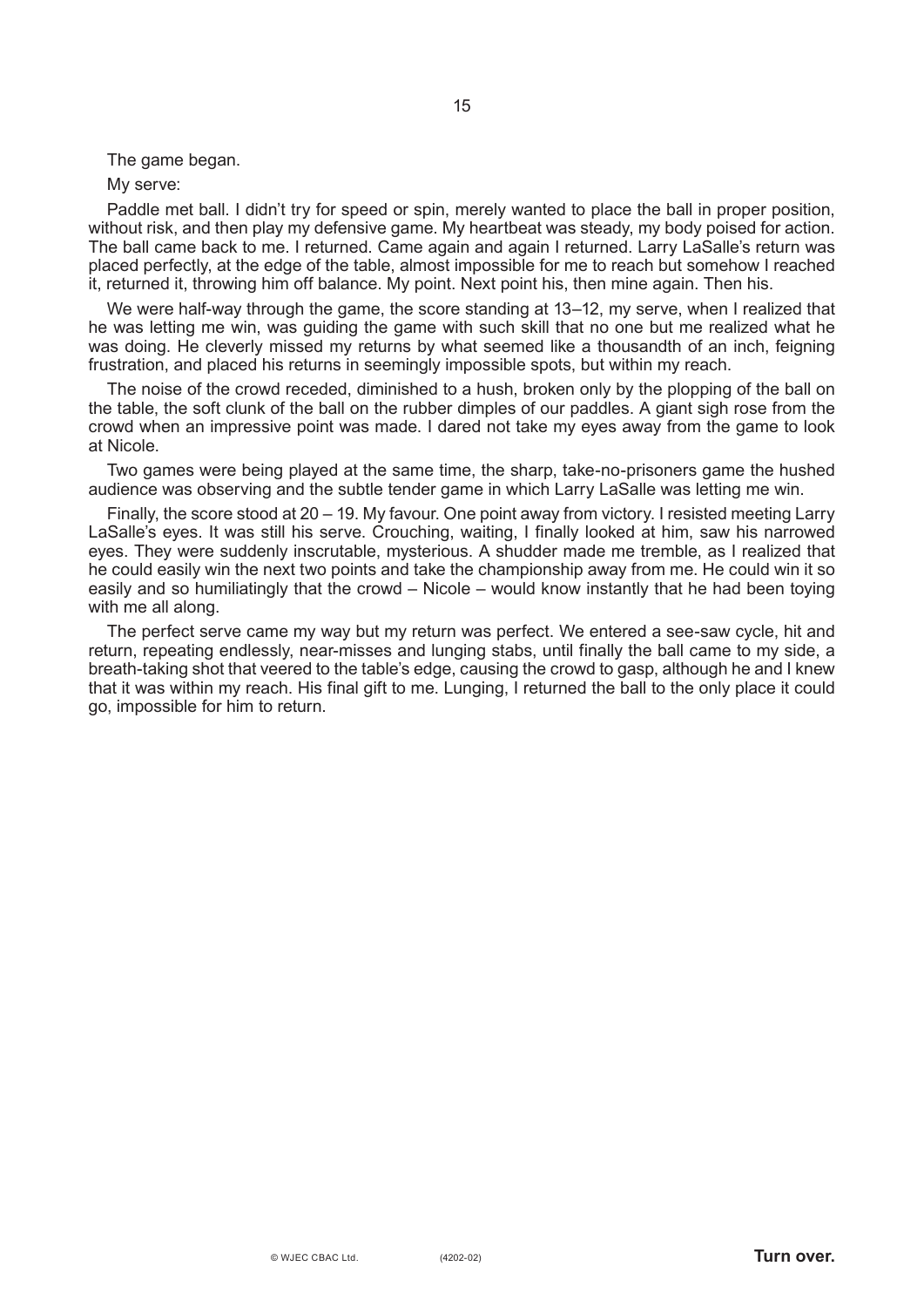#### *(c) Never Let Me Go*

*Answer part* (i) *and either part* (ii) *or part* (iii)*.*

*You are advised to spend about 20 minutes on part* (i)*, and about 40 minutes on part* (ii) *or part* (iii)*.*

(i) Read the extract on the opposite page. Then answer the following question:

 With close reference to the extract, show how Kazuo Ishiguro presents mood and atmosphere here. [10]

#### **Either,**

(ii) How is the relationship between Kathy and Ruth presented in *Never Let Me Go*?

 $[20 + 4]$ 

 *Marks for spelling, punctuation and the accurate use of grammar are allocated to this question.*

#### **Or,**

(iii) '*Never Let Me Go* is about the steady erosion of hope'. To what extent do you agree with this description of the novel?  $[20 + 4]$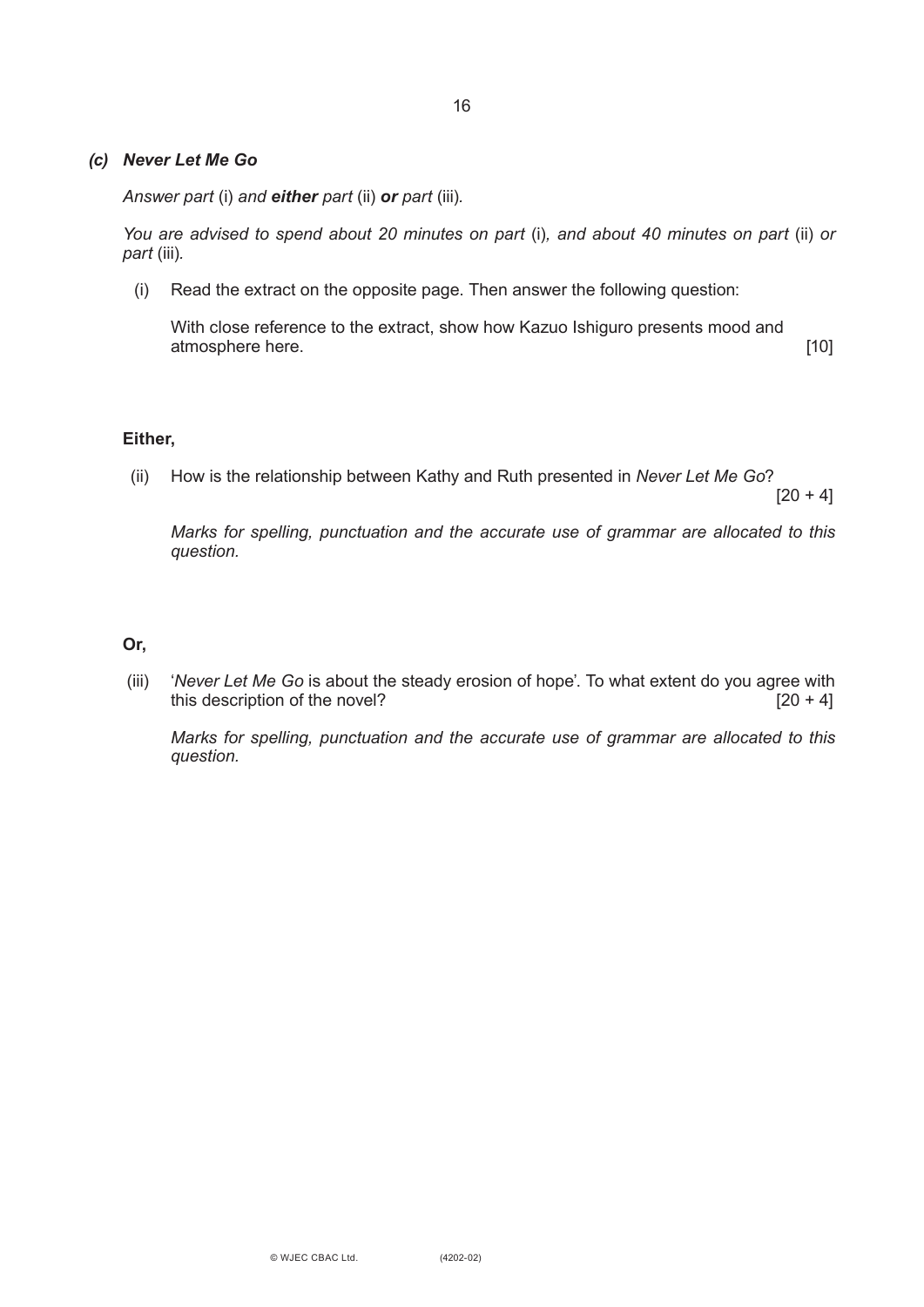What was so special about this song? Well, the thing was, I didn't used to listen properly to the words; I just waited for that bit that went: 'Baby, baby, never let me go ...' And what I'd imagine was a woman who'd been told she couldn't have babies, who'd really, really wanted them all her life. Then there's a sort of miracle and she has a baby, and she holds this baby very close to her and walks around singing: 'Baby, never let me go …' partly because she's so happy, but also because she's so afraid something will happen, that the baby will get ill or be taken away from her. Even at the time, I realised this couldn't be right, that this interpretation didn't fit with the rest of the lyrics. But that wasn't an issue with me. The song was about what I said, and I used to listen to it again and again, on my own, whenever I got the chance.

There was one strange incident around this time I should tell you about here. It really unsettled me, and although I wasn't to find out its real meaning until years later, I think I sensed, even then, some deeper significance to it.

It was a sunny afternoon and I'd gone to our dorm to get something. I remember how bright it was because the curtains in our room hadn't been pulled back properly, and you could see the sun coming in in big shafts and see all the dust in the air. I hadn't meant to play the tape, but since I was there all by myself, an impulse made me get the cassette out of my collection box and put it into the player.

Maybe the volume had been turned right up by whoever had been using it last, I don't know. But it was much louder than I usually had it and that was probably why I didn't hear her before I did. Or maybe I'd just got complacent by then. Anyway, what I was doing was swaying about slowly in time to the song, holding an imaginary baby to my breast. In fact, to make it all the more embarrassing, it was one of those times I'd grabbed a pillow to stand in for the baby, and I was doing this slow dance, my eyes closed, singing along softly each time those lines came around again:

'Oh baby, *baby*, never let me go…'

The song was almost over when something made me realise I wasn't alone, and I opened my eyes to find myself staring at Madame framed in the doorway.

I froze in shock. Then within a second or two, I began to feel a new kind of alarm, because I could see there was something strange about the situation. The door was almost half open – it was a sort of rule we couldn't close dorm doors completely except for when we were sleeping – but Madame hadn't nearly come up to the threshold. She was out in the corridor, standing very still, her head angled to one side to give her a view of what I was doing inside. And the odd thing was she was crying.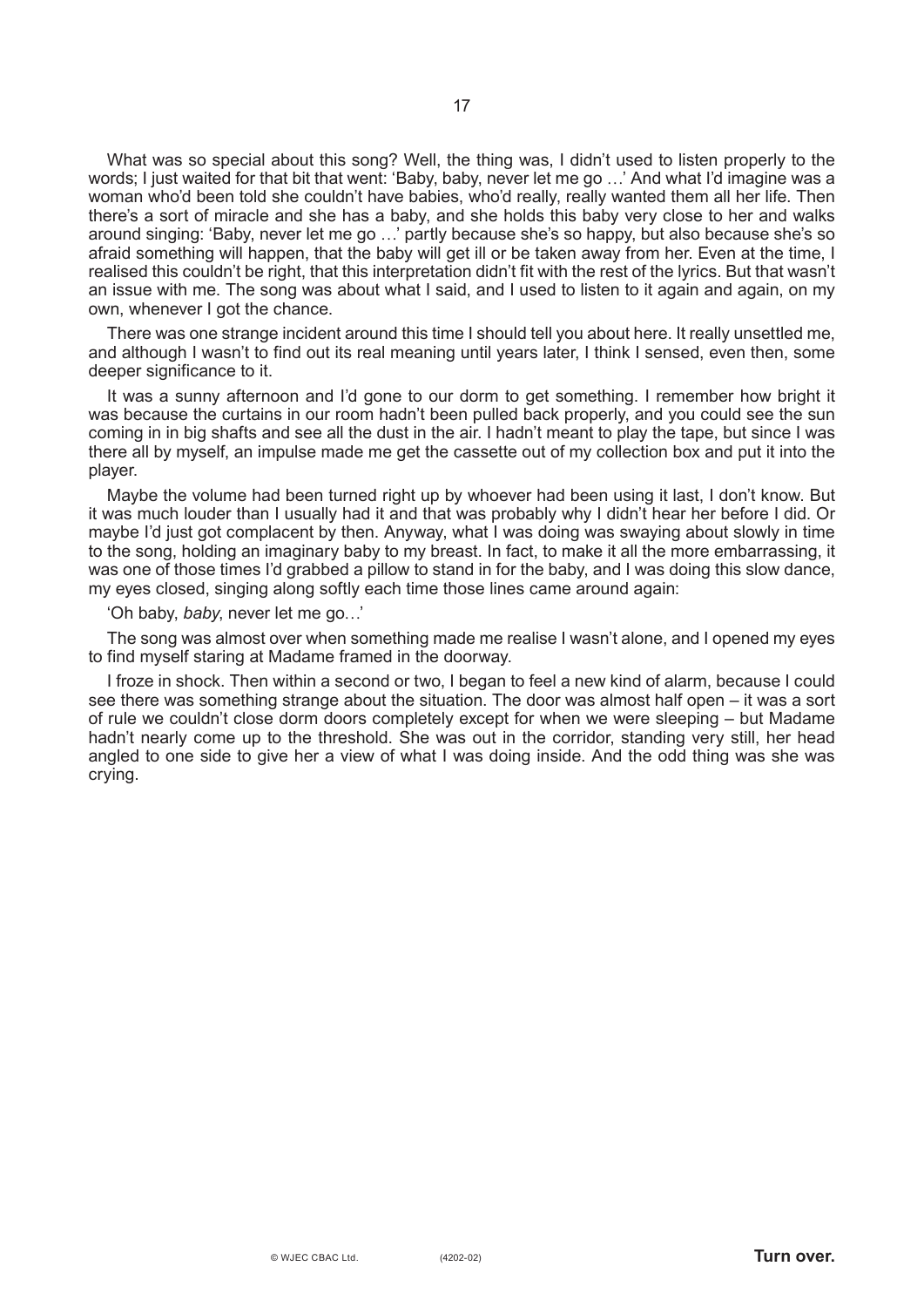#### *(d) About A Boy*

*Answer part* (i) *and either part* (ii) *or part* (iii)*.*

*You are advised to spend about 20 minutes on part* (i)*, and about 40 minutes on part* (ii) *or part* (iii)*.*

(i) Read the extract on the opposite page. Then answer the following question:

How does Nick Hornby present the relationship between Marcus and Ellie at this point in the novel? the novel? [10]

#### **Either,**

(ii) All of the main characters in *About A Boy* change as a result of the events of the novel. Which character do you think changes the most? Show how Nick Hornby's presentation of your chosen character suggests the changes in his or her character.  $[20 + 4]$ 

 *Marks for spelling, punctuation and the accurate use of grammar are allocated to this question.*

# **Or,**

(iii) How does Nick Hornby present families and family life in *About A Boy*? [20 + 4]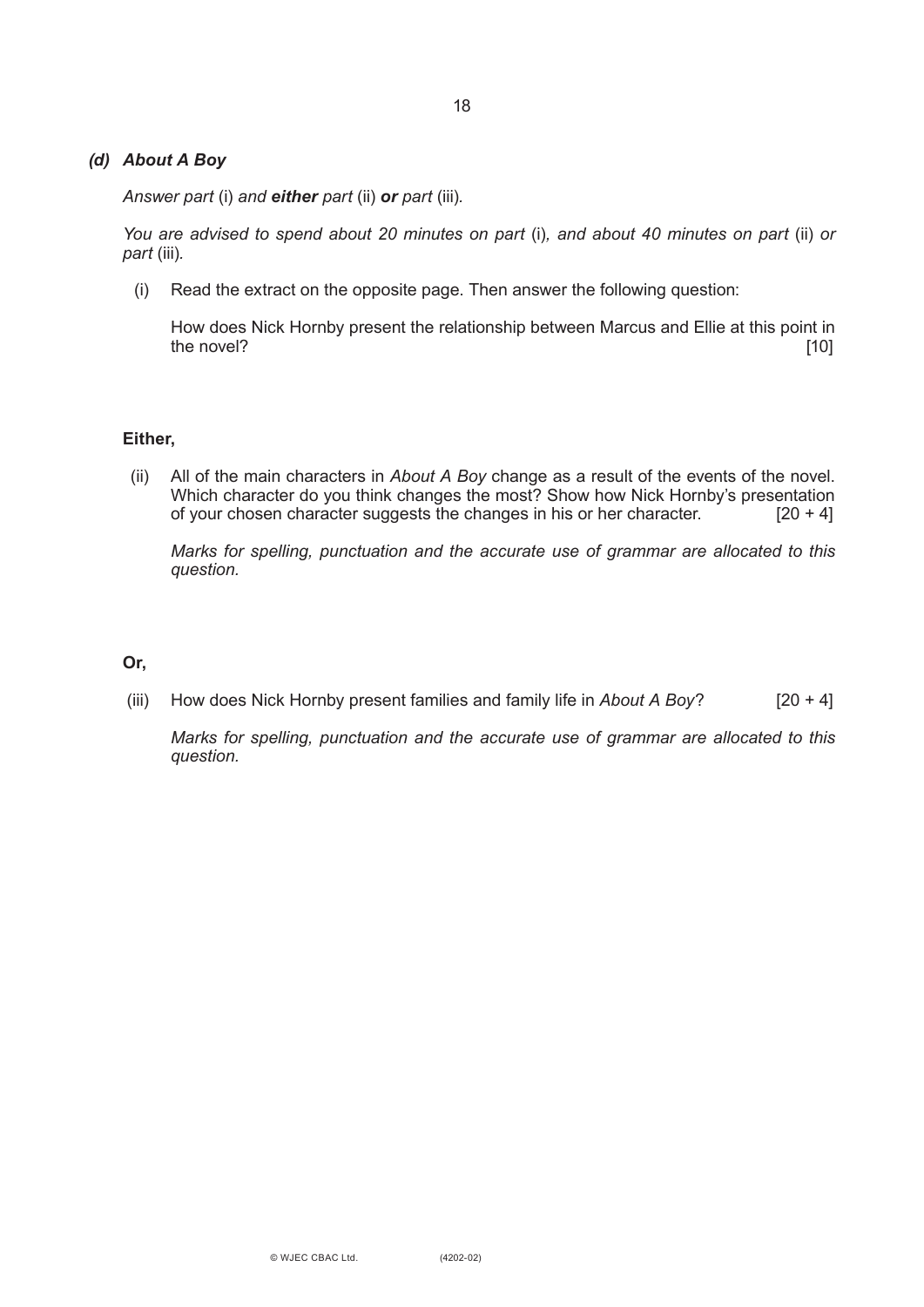They didn't talk on the train at first; every now and again Ellie would give a small sob, or threaten to press the emergency stop button, or threaten to do things to the people who looked at her when she swore or swigged from her bottle of vodka. Marcus felt exhausted. It was now perfectly clear to him that, even though he thought Ellie was great, and even though he was always pleased to see her at school, and even though she was funny and pretty and clever, he didn't want her to be his girlfriend. She just wasn't the right sort of person for him. He really needed to be with someone quieter, someone who liked reading and computer games, and Ellie needed to be with someone who liked drinking vodka and swearing in front of people and threatening to stop trains.

His mum had explained to him once (perhaps when she was going out with Roger, who wasn't like her at all) that sometimes people needed opposites, and Marcus could see how that might work: if you thought about it, right at this moment Ellie needed someone who was going to stop her from pressing the button more than she needed someone who loved pressing buttons, because if she was with someone who loved pressing buttons, they would have pressed it by now and they'd be on their way to prison. The trouble with this theory, though, was that actually it wasn't an awful lot of fun being the opposite of Ellie. It *had* been fun sometimes – at school, where Ellie's … *Ellieness* could be contained. But out in the world it was no fun at all. It was frightening and embarrassing.

'Why does it matter so much?' he asked her quietly. 'I mean, I know you like his records and everything, and I know it's sad because of Frances Bean, but—'

'I loved him.'

'You didn't know him.'

'Of course I knew him. I listened to him sing every single day. I wear him every single day. The things he sings about, that's him. I know him better than I know you. He understood me.'

'He *understood* you?' How did that work? How did someone you had never met understand you?

'He knew what I felt, and he sang about it.'

Marcus tried to remember some of the words to the songs on the Nirvana record that Will had given him for Christmas. He had only ever been able to hear little bits: 'I feel stupid and contagious.' 'A mosquito.' 'I don't have a gun.' None of it meant anything to him.

'So what were you feeling?'

'Angry.'

'What about?'

'Nothing. Just … life.'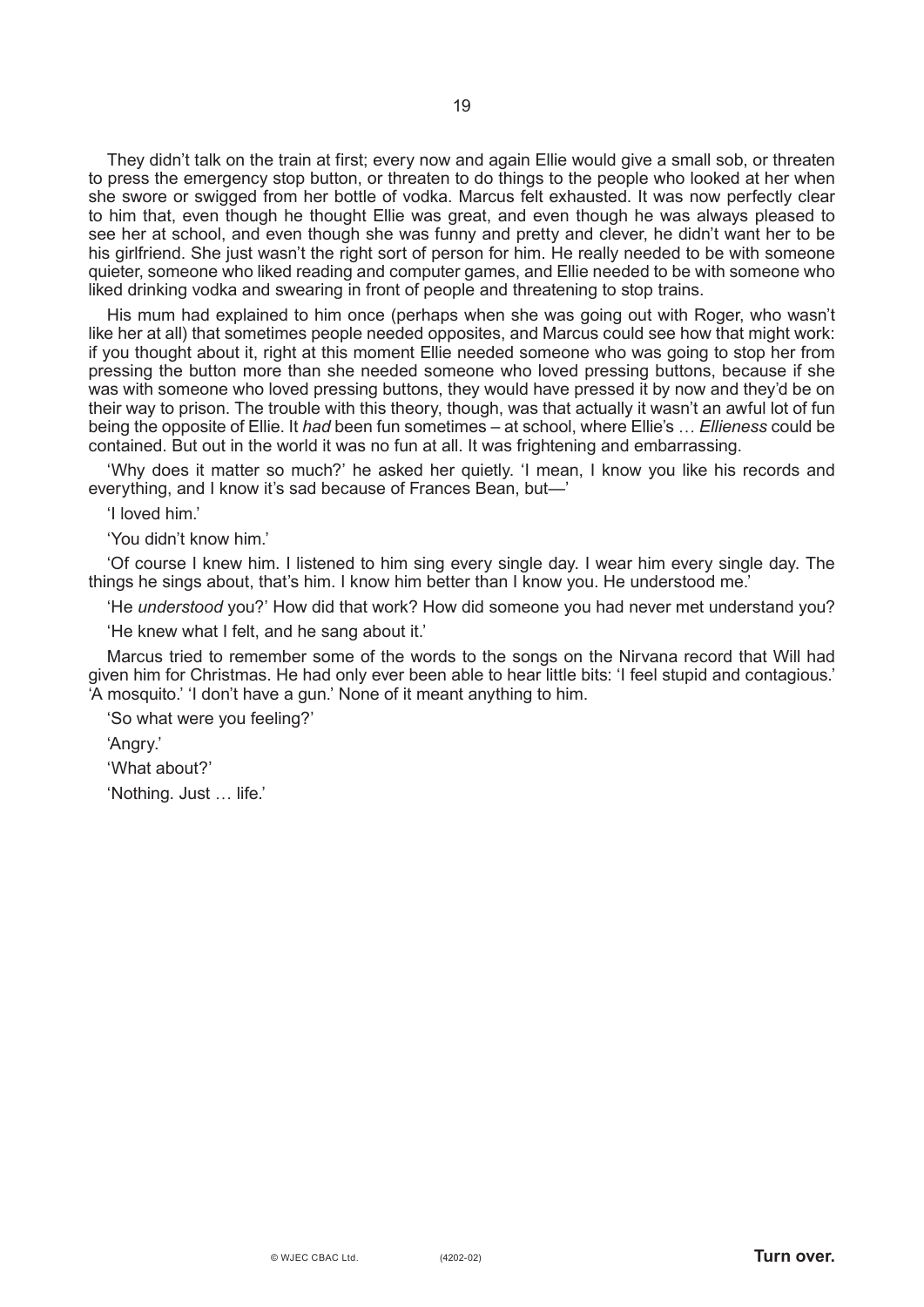#### *(e) Resistance*

*Answer part* (i) *and either part* (ii) *or part* (iii)*.*

*You are advised to spend about 20 minutes on part* (i)*, and about 40 minutes on part* (ii) *or part* (iii)*.*

(i) Read the extract on the opposite page. Then answer the following question:

With close reference to the extract, show how Owen Sheers creates mood and atmosphere<br>
[10] here. [10]

# **Either,**

(ii) How does Owen Sheers present the changing relationship between the women of the valley and the German soldiers in his novel?

 *Marks for spelling, punctuation and the accurate use of grammar are allocated to this question.*

# **Or,**

(iii) How is the character of George Bowen important to the novel as a whole?  $[20 + 4]$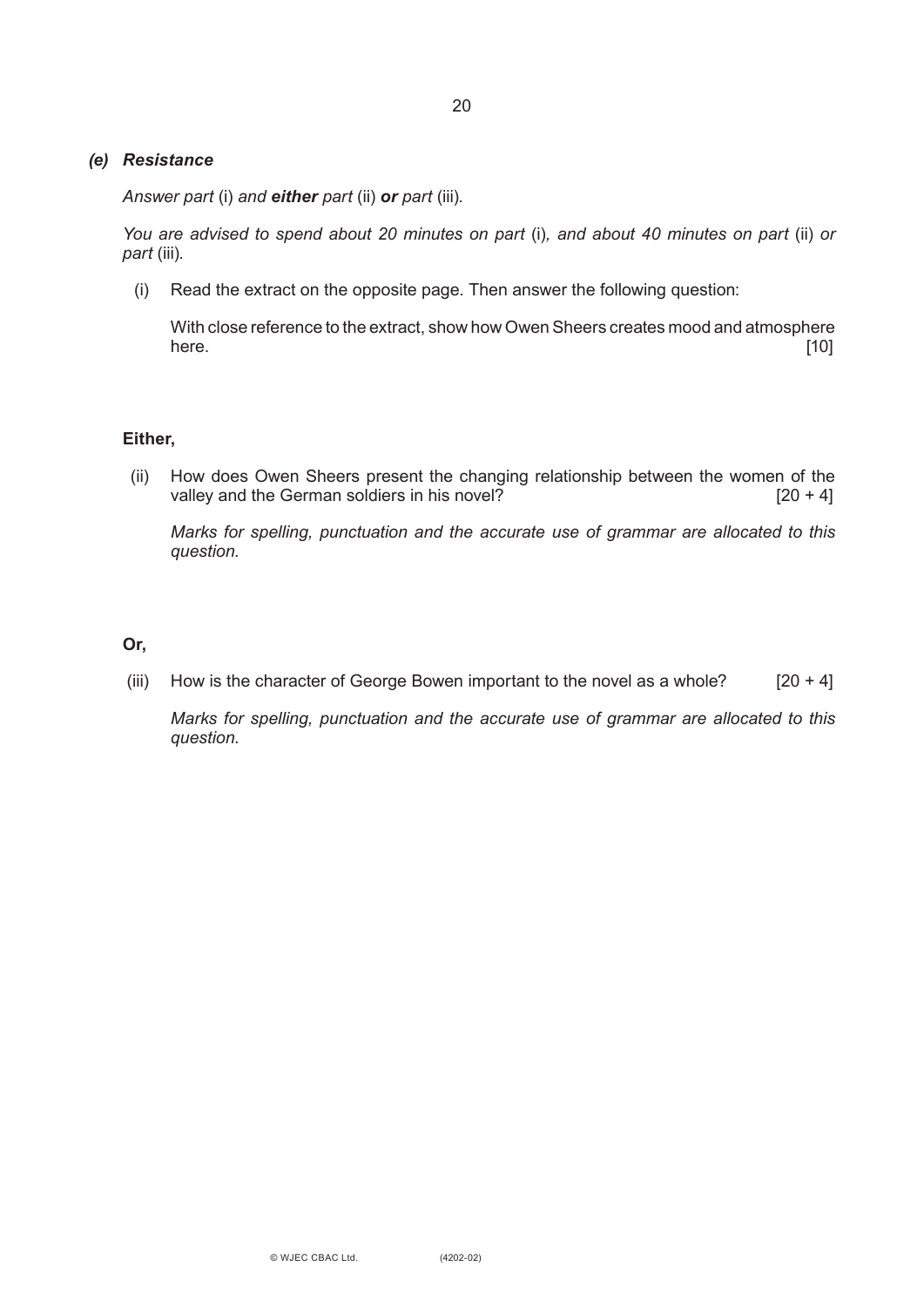21

Sarah was on her knees sweeping the ash from under the range when she heard footsteps outside followed by a sharp rap on the kitchen door. She looked up, still on her knees, to see it already opening.

'Hello?' she said.

The clear night outside was washed with moonlight. She could make out a figure silhouetted in the door frame. A man's figure.

'Tom?' she said quietly, leaning forward on the palms of her hands. The figure didn't move. 'Tom?' she said again louder, her frown unfolding to the tremors of a smile. The figure stepped forward into the kitchen and it was then, by the dim light of a single lantern, that Sarah saw the battered greygreen serge of Albrecht's uniform. She gasped and jumped back onto her heels, sending the rack of iron pokers and tongs beside the fireplace clattering over the flagstones.

'Please,' Albrecht said, slotting his pistol back into its holster and holding out his hand. 'Don't be alarmed, please.'

Sarah tipped herself further away until she felt the iron of the range's oven, still warm at her back. She held the brush she'd been sweeping with across her chest, its bristles over her heart.

'Please,' Albrecht said again, 'I didn't mean to surprise you.'

Sarah saw movement behind him. A darker shadow shifting in the night. There was someone else there, in the yard. Why were the dogs so quiet? She'd heard them barking but had been too tired to go out and silence them. She'd thought they were just excited from their day's work out on the hill.

'You are Sarah Lewis?' Albrecht said, looking down at a notepad.

She looked back into the soldier's face. The candlelight reflected off the lenses of his glasses. Without his eyes she couldn't read his expression. She nodded, unable to bring enough air into her clenched chest to do anything else.

'Good,' Albrecht said. The word dislodged a rattle in his throat and turning to one side he coughed heavily into his gloved hand. The cough was deep, hoarse. 'Excuse me,' he said, turning back to face her. He gestured to one of the chairs around the kitchen table. 'Please, sit down.'

His voice surprised her. He spoke an English Sarah had rarely heard. Clean, clear, precise, like the English of the estate owners around Abergavenny, but gentler, more careful. In this last request, however, she'd detected the slightest hint of an order. She didn't want to press that voice any further, so slowly she stood up and pulled out a chair from under the table. Still moving carefully, she sat in it.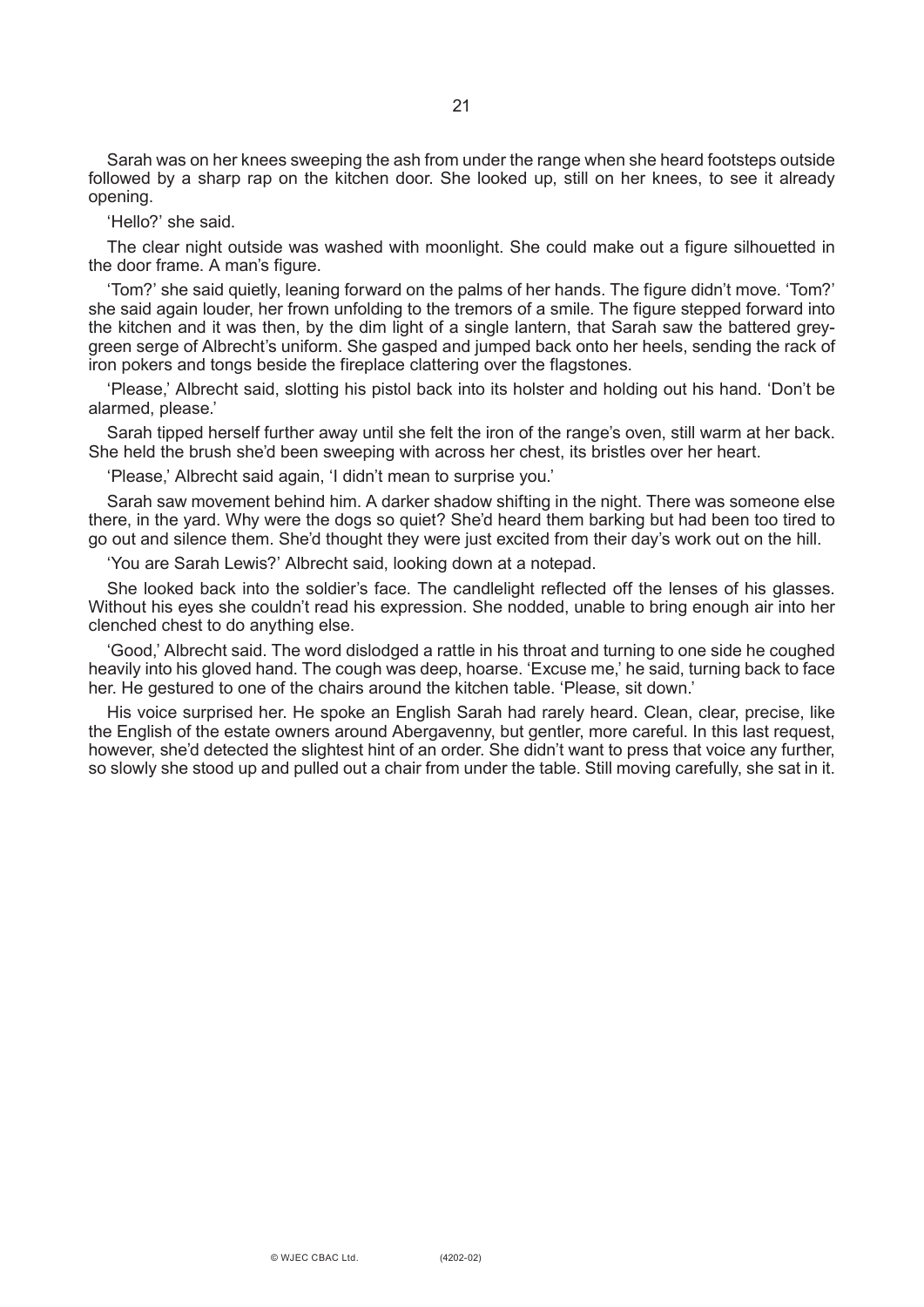# **BLANK PAGE**

22